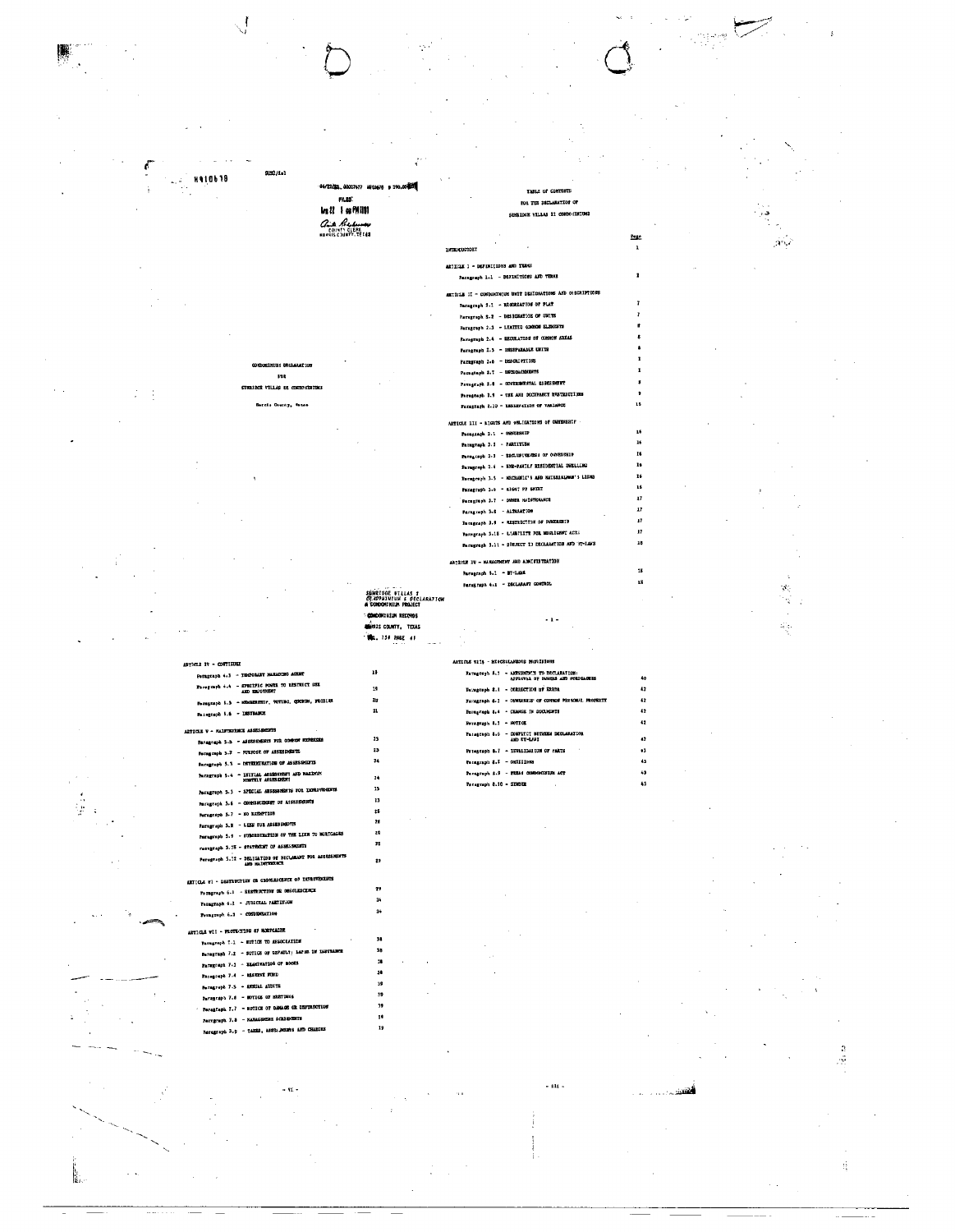## **WILM DECLALATIO**  $_{\rm mu}$

139

隆

 $\frac{1}{2}$ 

h.

 $\ddot{\phantom{1}}$ 

# nus n o

THE STATE OF THEAT

COUNTY OF HARRIS

# 1909 ALL SEW BY THERE PRESENTS:

THAT, WHICHAS INTERAN HWTERMANIONAL, H.C., a Texas corporation, baving ite principal office at 10311 Westpark, Bouston, Texas 77047, heceinafter called "Declifest", is ite Owner of certain real property aituated in the County of Emeric, State of Temme, being described more fully us Smaller "A", duich by this reformace is mode a part herewi: und

WEREES, Datlarant ipsires to establish a Condoalaion Regine under The Condominium Act of the State of Texas, Article 13Him, Reviewd Civil Statutes of Texas, bereix celled the "Act"; and

unsants, Dielevent hea propered plans for the construction of a cluster of seven (7) multifestly Buildings end other improvements appurtantor thereta on the Froperty Antoribed in said Shhibit "A", which when completed shall esusiat of sixty-esven (67) aspatately designated Condomisium Units and which will be known as EURIDGE Vallas It CONDOMINIES; and

WEIERAS, Declarent dees hareby ostablish a plan for the individual ovnorship in fus simple of estatus consisting of the arms or sisce contained turned of the Unite, hersin estied the "Concominium Regime", in the sevan (8) Buildings and the co-connecting by the individual and separate Balt Owners rbaragf, as becants In common, of all the remaining yreparly, which foclodes moth Limited Commun Element: and General Counce Elements, at harningfler delined in Faragraph I.1 heraof, end which are bermicafter collectivniy caterred to se the "Common Elements" at "Common Arean".

NOW, TERMITUE, Declarent does hereby submil the real property described the attacked Embibic "A", and all improvements therees. In the previsions of the foll and the Condouinium Esgine, and days hereby publish and declare that the following barms, corements, consittions, costments, restrivitions, uses, limitativns and obligations shall be Acemed to run with the land and shall be a burdan and a bensitt to Declatert, its sucrectors and assigns and th sey purson acquiring ar owning an isterant le the real property and improvements, thaiv greatees, muccetaers, haits, executors, edministratora, devises and ensigns.

SHNRTDGE VILLAS I<br>CONDONINIUN & DECARATION<br>A CONDONINIUM PROJECT COMMUNISM RECORDS MORIS COUNTY, TEXAS **VOL. 754 PAGE P2** 

f. Cendominium Owners Association' av "Association' west SUNRIDGE VILLAS II BOMBOURERS ASSOCIATIN, tHC., a Texas ass-profil corporation, the ty-laws of which shall govers the administration of Condominium Preperty and the mosborship af which shall be componed of all the Ovness of the Condominium Unite accreting to such Br-laws

8. Tondomintum Unit" shall seem an indivedust Unit trgsther with the Internat in the Common Elements (Conoral or Linited) vepurtenant to ench Unit.

h. Cometruction PorlyA" means that patied of time during which Declarent is developing the Presiscs and selling the -----<br>Conduminium Units, which time pariod shall extrad from the date berenf tatit such time me Ibs lecterart transfere vitle tv all of .<br>the londantaiem Unite.

1. "Deplacent" shall see: DIT-RAN INTERNACIONAL, INC., a Taxas corperation, at its successors w: seeiges, who is developing che Property as a condontatus.

3. "Depiaration" shall mean this Consomisium Declaration

1. Chnaral Comon Elements" energy a part of the Common .<br>Elemente and includes:

...<br>(1) The real property dascribed in Exhibit 'A' strached herets:

(1) ail foundatione, beening welly see entered. .<br>1995a, balle, lybbies, vtairwsys und entrences and exile or esmenicationwere;

(3) All terchence, roofs, yirds and gardens, encapy as utburntas barola provideá or etipulates:

(4) All promises for the lodging of jestimes of persons in charge of the Buildings, except as otherwise turnia provided er ettpulstod;

(I) All remport-weate ar instationing ed mentral services, much me nover, light, ; se, celd and hot water, refrigarstiza, ceztrel air conditioning and mentral heating reserveive, weter tecks and pumps, swimming pool, ciubhonse, meil station, escuricy pate, and the time

 $\ddotsc$ 

### ARTICLE I DEPENITIONS AND THEN

1.1 CEFERITIONS OF TEEM. As used in this ag nt, the felicular terms shall have the following mannings unless the context shall impressiy provide otherwise:

A. Board' ar "Roard of Directors" whall refer to the Board of Directors of SUNRIDGE FILLAS II HOMIGANIES ASSOCIATION, tWC. b. "Common Assessment" means the clistes against sach Duit Dener and his Unit, representing a portion of the total custs to the Association of maintaining, impreviou, repairing, replacing, manusing and operating the Property, which are In ba paid uniformly .<br>and equally by each Unit Owner of the Association, as provised bereit. This shall also incirds charges seconded against mach Unit Owner te nalurato a rassume for replacement fund and to cover excisincurred by the Association to participals in any nondemnation suit, ss provided in Paragraph B.1 beranf.

v. "Common Elements" means and includie all of the Property fescribed in Suhibit 'A', and all of the improvements thereix and thermon tocated, excepting all Units. Commit Elements shall consist of the Cooreal Common Elements and the Linical Common Elements.

d. "Cosmae Expenses" mecas and includes: (1) Ali nume faufully secured against the Common

Elements by the Hansging Agent or Board;

(2) All axpaness of educateuralies and assuges nsintensons, opntatiox, repeir at replacement of aed addition to the Common Blements (including empeid special

ancermental: (3) Expenses agreed upon an Common Expenses by the **Unit Overes and** 

(1) Expenses declared to be Gommon Expenses by this Declaration or by the By-Laws.

e. "Completed Hote" neans a completely finished Unit, faciuding, but not limited to, the installation of all spoilances and utilities, rendering it ready for eccupancy by as Owner nther that the Docletons.

 $\ddotsc$ 

(5) All elevators und chafts, garbago incinates: and, in general, all davices or installations existing for

conson vac; etd (7) All other elements of the balldings Onelrably or tImmally of common sea at meratorry to the amistence, upkesp and safaty of the Gendouinius Regime vatablished by chis Declassion

I. Tienholder" and Tital Hottgapes, shall seen the bolder of a first eerigage lise on auy Unit in tie Condenialem Project. e. Timited Common Elements" means and includes there Common

Elements which are reserved for the empleatve use of 44 Individual Owner of a Unit or a cercais number of individual Owners of Units, for the axclusive use of these Owners, which may include:

[1] "Air handlwrs", plpss, ducts, olserrical wiring aud conduits located entitely within a Unit or adjuining Dalte and nerving culy such Unit or Unite, and such

portions of the perimetor wells, floors and callings, doors, veatibalms, windows, matryways, sud all sainctatud disturns and structures therein, as als ontered the Unia

boundaries: and (2) Parking spaces designated on mapportmence in

a Vatti sod (3) Eslevep of pails electrons secries

a single Unii or one (1) or ance edjoining Uniis; end n. Welority at Unit Concret seast these Deners with flity-one percent (til) af the voice entitled to he cont.

-<br>-- <u>"Occupati"</u> meltm a paraon of permons is posensmica of a init, regardiese of whethed weld person is a Unit Owner.

P. "Owner" mades a person, firm, rerporation, parcementip, importation, trust or ather Irgal early wr any configurion thereof, who nemme, of record, tills co cas (t) wr once Condominium Units. 4. That's 'Burney Hap', 'Mag' and 'Plans' most of include

the engineering svrvey of the land, locating thermon all of the improvements, the ileas and elevation plans and say other Armwing ye liagrammatic plan depicling a part of, or all of, the improvements, sume heing herewith filed, constating of sight (2) sheats, inheled

 $-4-$ 

 $\bar{\mathcal{Z}}$ 

 $\sim 7$ 

W,

Ŵ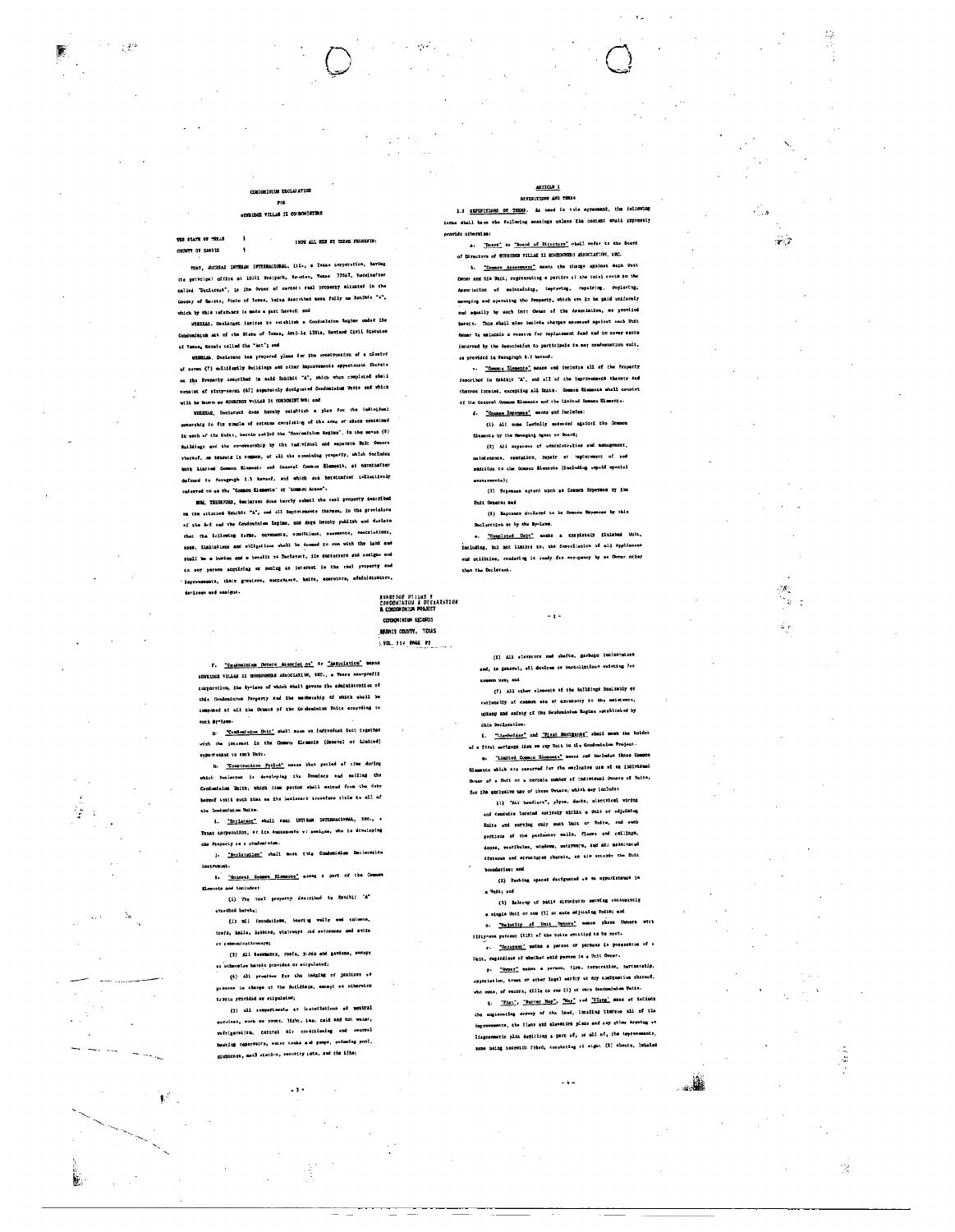Eshibit "B" and Incorporated harols. It is expressly agreed end each and every Peichasor of a Unit, his heirs, executors, administrators, assigns and grantees hereby sgres that the square footage, size and dimensions of asrh that as set out or shown in this Declaration ar in the survey Flats exhibited harate are epproximate and ere shown for descriptive purposes only. The Declarent does not warrant, goarantes of represent that eny Unit actually contains the erse, square footage or dimensions shown by the Plat thorast. Each Purchaser and Owner of a Unit or interest therain agrees that the Grit has been or will be purchased or setualiy and physically existing at the time such purchase to closed. Each Parchesse of a Unic engrately waires any claim or demand which he may have against the Declarant of any person whomewar on economic of any difference, shortage or discrepency hatwasm the Unit as retually and physically existing and as it is shown on the rrepective rist thermef arbibited harete. Il is spacifically agreed that in interpreting dends, mortgages, deeds of .<br>trest and other isstruments for any purposes whatsoever or En connection with any matter, the swieting physical houndaries of the Understate the conclusively presumed to be the boundaries regardless of secting, rising or Laleral movements af the Buitding, and tagafdless af variances betwan heundaries er shown on the flet and those of the Buildings-

r. Presions., Project, or Property, assess and includes the land, the fulldings and all improvements and structores thereon and all rights, estencers and sppurteesnowe belonging thereto.

s. Speciel Asacements'. In addition to the common serasements described steve, the Association may lavy, in our assexsment year, a special memoriant applicable to that year only for the purpose of deferring, in whole or in parts

(1) The cost of any construction, factuatroction, sapair or raplacement of a capital improvement upon the Common Arms, including fixtures and personal property related thereto; or

(2) The expense of any other toulingsmake or hudirtad cests; yrotided thac way such reservent shall have the ageeni of two-thirds (2/1) of the votes of the

SUNRTPOE VIILAS ¢<br>CONDONINIUM & DECLARATION<br>A CONDONINIUM PROJECT

CONDON IN THE CORDS HARRIS COUNTY, TEXAS VOL. 134 PAGE #1

 $-5-$ 

chattels belonging smeluslyely to such Suit, say of which say be roenvod, replarud, flaposad af xf ciberwiss tremted without affecting any sther Unit space of concreting, nor or sajayment thereoi. Moze of the land in this Project on which any Unit space ar porch space is located shall be suparately owned, as all land in this Project shall constitute part of the "Common Misseurs" of the Property as herrit defened, and shall be owned in commen by the Owners of the Unite in this nondominium Project. It is intended the tern "Unix", so used la this Decleration, shall hars the same meaning as the term "ipartment" as east in the Acc.

# $mucu$

CONDOMISION ON IT ORSIGNATIONS AND DESCRIPTIONS 2.1 Excellention of FLAT. The Flet shall be filled for raterd sissliencously with the recording of this Declaration ar a part bersof, and prier to the first tonwayance of eny Condominium Unii. Hech Fist cossists of and ears farible

Ÿ

4. The legal description of the eurence of the land; b. The linear mesturements and intetion, with reference to lhe externy boundaries of the land, of the Snildiags and ail other improvements constructed, ar to be ronatructed, on said lend by **Declerent** 

c. The axterior bounderies and unpher of each Unit, axotessing its spoaks footags, and say other data eacnessry for Sta identification, which information will be depicted by a Plat of such floor of each Building showing the letter of the Building, the number of the fluer mad inm number of the Unit;

d. The location of the Limited Common Slomssta; and

I. PERIGEATION UP UNITS. No -roomerty is haven't cevided late sixty-acres (47) esperately dreignstad Units nonisined withis the sereo (7) Buildings. Each Unil le identified by sumber and each Building le identified by lelief on the May. The remaining portion, of the Premises, referred to as the Common Flemente, shall be owned in roman by the Ownses. The Owners of sach Unit shell own ow undivided interest is said Common Elmsence, the percontegs of iraciion thermal for such Unit being as shown on the effected  $\mathbf{E}$  and  $\mathbf{E}$  .

 $\overline{\phantom{a}}$ 

Masbers whe are wotling is parson of by proxy at a meeting duly relied for this purpose. Any amounts assessed pursuaat hørers shall be samssed to Ouners in proportico to the internal on the Common Elements owned by each. The Association, after due notive and hesting, shell also have the auchority to setablish and fig a special eseconomic upon any Unit to secure the lisbility of the Owner of such Unit to the Association for any breach by soch Owner of any of the previsions of thes faciatetion, which beaseh shali requive an expenditute by the assortation for repeir of remody. Special assessments may be billed or rollected on a southly basis. The above mentioned limbility or any Ovner to to be established as mat forth in this ber Latet low.

t. "Unll" ohall usen the elements of no follwidual Condomitium Unit, which are not swhed In common with the Owners of the other Condominium Units in the Project as shown an the Maps, which are schibits atterhad hitets, and each Phit shall include the riv sjere assigned therers. The boundaries of each such Unit shall be and are the intertor surfaces of the pertmeter well, floors, cailings, window frames, doors, and door icame and trim; and the space includes both the pertions of the Building so described and the air space so ancompessed, arcepting the Common Elements. Is ialsrpreting deads, mortgages, deads of triat and sther instruments, the exlating physical boundarias of lis Unit reconstructed in substantial accruisucs with the original place thermaf shall be Essclasively presumed to be ite bounderies, regendines of settling, claims or lateral movement of the huilding and ratertizes of variances between boundaries them so the Plat and thous of the huilding. The individual ownership of useb Unit spore bereia defined shall further include the interior construction, partitlons, eppliascae, firtures and improvements which are intunded to unilusively sarve sach Unft opmos, such as interier room velle, floot caverings of fisish, clossis, cabinats, shalving, indiridual bathroom and kitchen firrures, plumbing and appliances, isdividual tighting and elercrivel fixtures and other supersis items or

2.3 LENITED COMMON KLENKEYS. Portleng of the Counce Elements are set eside and rerorved fur the exclusive use of the individual Counce, such areas being Liminal Common Slements. The Limited Common Clements senerved tor the exclusive use of the individual Owners are the submobile parking rporas and petio and halouny structures. Such sparse and structures ate allocated and agained by the Declarant to the respective Untie, as indicated on the Fiat. ench limited Common Slements sbell be used in ronnaction with the parificular Unit, to the exclusion of the use thereof sy the other Osmers, arrept by **Lutitation** 

 $\sim 6\times$ 

2.4 REGULATION OF CORONAL AREAS. Portfood of the Council Areas are iatended as recreation armes, and are impreved with green ereas, swissing psel, clubhense, mail stution, encurity gate and sther facitilies. Remantable regulations geverning lbs use of such frailities by Owners and by their guests ent towitees shall be promainsted by the Doclatent, at by the Board of Uirctors of the Assessionian after the erns has been glasted. Such regulations shall be permonently pasted al the office sod/er alsowhere in said reconstigued aveag. and all tensor shall be furnished with a repy thereof-Cach Orner shall ha required to strictly comply with esid Salas and dagulations, and easl! be seponsible to the Association for the compliance charawith by lbs meabars of their respective families, relatives, aucets re fawiress, holb minor and edull.

3.5 IMSALABLE UNITS. Mach sait end its corresponding pro-mate interest is sed to the Ommon Elements appurtenant therets shall be loseparable cod may not be conveyed, least. at annumbered sepacately, and shall at all times remars indivisible.

1.6 DESCRIPTIONS. Every dead, locke, moving-en, trust dead or other .<br>meut may legatly describs a Commoniclus Unit by its tWeatifying Bulleing. lattar and Unit number, so shown me thy Map, followed by the words remained TIGLAS ET COMMONISTIES and by reference to this recorded Decloration and Mep-Ivery rech description rholl be dessed good and sufficient for all parposes as convey, trensfer, sacuabet at otherwise affect the Common Elementa-

2.7 ENGROACHERNING. If any pertion of the Common Elements and upes a Unit or Unive, a valid assessort for the entreathenes and fet the .<br>aniacenance of sema, se long es it olgodo, ghall and done suidt. If any portion of nertions of a Unii or Unite encrosch upon the Common Elements, a valid opsement for the encreathment and ftr the maintenance of same, on long

- 2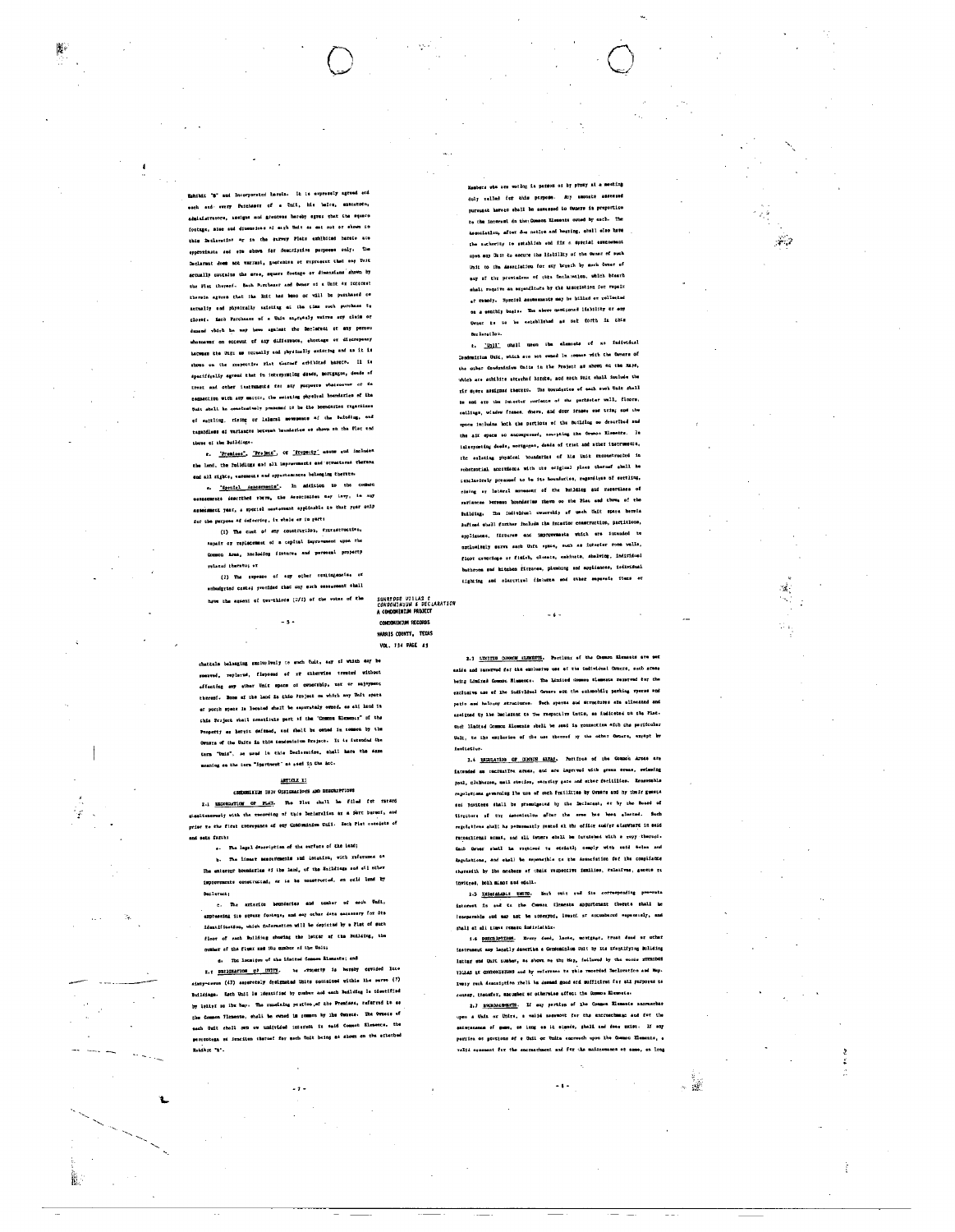وبالقرار

 $\frac{3}{4}$ 

as It stands, shell and deme exist. A valid assessent also exists to the portion of the General deman filements and of the limited Common filements estupied by any pari of an Owner's Unit not contained within the physical boundaries of such Unit, including, but ust timited to, space otcusied by beating out oir conditioning squipment, utility lines and statior equipment which server only one (1) tuit. For litle or other purposes, such encroachaenta and essementa shail nut ha considered or decennised to be omeumbrances ellbs: os the Common Micments or the individual Unity.

2.6 COTERNORMIAL ASSESSMENT. Declarant aball give written notic ssor's Office of the creation of Ongominium Ownership of Ehis Property, as is vegrided by law, as that mack Unit and its percentage of feaction of undivised interest in the Common Elements Shall be dessed a separate parcal and eshiect to separate assessment and texation.

# E.9 USE AND OCCUPANCY RESTRICTIONS.

m. Subject to the provisions of this Dectaration and By-Lave. no part of the Property may be used for purposes other than housing and the related owners purposes for which the Property were designed. Mach Unit or any two (2) or sore adjoining Units used tegether shall he used for residential purposes of such other uses permitted by this Booleration, and far as other purposes.  $\mathbf{r}$ construed is such manuar as to probibit a Unit Owner from:

(1) No integrating him pornound professionat Eibrary;

(2) Kenping his personal business as professional reçorde et ettevale; or

(3) Handling his personal business ar professional .<br>telephone calta or carrespondanca, which sens ere axpressly declered customarily incidentsl to the yrincipal reaidentisl mes and cut to Wiclaries of matd restrictions.

b. That pure of the Common Elements saparating and Incated butwess and arclusively serving two (2) ar more adjacent Units used tegether (including, without limitation, portions of any builway and may walls) may be altefed with writtan consret af the Board, as previded in Paragraph 3.8 herein, to afford ingrams to and egress from such Units and to afford privace to the Googante of such Units when using such Common Klemancs, and that part of the Common

 $\sim$   $\bullet$   $\stackrel{1}{\sim}$ 

creasur of the Board. No Unit Owner shall parell august to be done or hope in his Unit or the Common Eleanor. which will remale in the cancellation of insurance on auf Unit, or any yert of the Common Elements, or which will be in violation of any law;

(b) No wests shell be consisted in or on the Common theoret :

(4) Subject to Decissent's rights under Peragraph 2.9m(34)(d) of this Bocluracion, no sign of any kind shalt te displayed to the public staw on or from may Unit of Common Elements wilhout lhe prior writtes consact of the Board or the existen consent of the Hamaging Agont ecting tu accerd with the Poind's divection;

(5) He nextens or effective accirity shall be casting up, is of upon the Common slamente, nor shall anything be dans themain which may be at become on pastle accoyance of a muisance to mey other Unit Orner. He load naises or needens ofers shall be permitted on the Procenty, and its hoatd shall have the vight to determine is accordance with the Ay-laws if any rush noise, eder of matirity countinues a melesnes. Without 2iniing the secondity of any of 1hs foregoing presistomy, ne erterior speakers, beres, whistles, balls or schor sound devices (other theo socuring davices used exclusively for security yurpones), actop or emaly vohicles, large power aquipment at large power tests. unifreswed eff-road mothr vehicles at other itung which auf warmmerhably interfyrs with talevielen ar radio reception of any Unit Comes in the Property, shall be lonetné, umed er planed sa ety pértism ef the Property er exposed to the view of other Unit Cousse without the print eritten approvat af the Tourd;

(d) Except as expressly provided beveinsheve, nathing shall be altered or constructed in av removed from the inmano Elements, except upon the writtan consest of .<br>Che Bossit

 $\sim 11$ 

used by the Unit O esto so attered may be Onite as a licenses pursuant of a license agreement with the .<br>Auseriaeion, nievideś: (1) The expense of making such allorations shall b

poid in full by the Unit Camer or Sweete making such eiterellobit

(2) Such Unit Osmer or Osmers shall yey in sull the expense of restoring soch formon Hiemats to their condities prior by such alberation in the ovent such Unite shall cesse to be used cogather, as efaresaid; end

(3) Such elteretion shall not interfere with now and anjoymast of the Gramon Elements (other than the aforestid part of the Council Elements separating such odjacent Daits), Including, without limitarion, resousahle attes and ingrass to and extess from the cther Unite in the hardway affected by such alteration.

c. The Common Riemense shall be used only by the Unit Orners and their assocs, servents, tensuts, feelly members, customers, invitess and licensess for actome, ingress to sed agrees from the .<br>Metive Duite und for other perposar incidental to use of the Unite; provided, hewever, receiving rosse, otubhouse, swimming ponl. mail station, security gate and any other sress designed rdr specific use shall be used for the purposes upproved by the Soard.

d. The use, maintenance and operations of the Common Elements shail not he obstructed, danaged or unresocutily interfered with by any Unit Owner, and may be embient in Imame, concession or encement, presently in existence of entered ict, by the Board al some fur

cas. c. Without Italting the prograitly of the foregoing provisions of this Paraireih 2.9, use of the Property by the Oni .<br>Ormers shall be subject is the following restractions:

(1) Norbing shall be stored in the Genera Elements without prior compant of the Monti, except in startes sream or as otherwing heraic expressly provided;

(2) Hathing shail be done or keys in any talk or to the Common Michaente which will incorded the rate of Insurance for the Property without the prior weitton

 $-18 -$ 

(7) He structure of a tomporary character, broiler, tent, shack, garage, bern or ather cothaildings shall be permitted no the Property et eny eims temporerily or motty, axcept with the prior writton cowsent uf the Board; procided, however, that temporary structures may be imicted for was in u¤nnection with the repulc or .<br>rebuilding af the Buildings or any perulon thereof;

(a) So rebbish, trash or garbage or other westmeterial shall be keyt or pemitted upon any Unit or the Common Elements, except in sanitary containers bocaled in approptiats stuas attusned and concumulat iron wirv, and mo nder shall be puraiteed to stick cheraftwe on am in render the Property or any partice therew! usuanintry, unsightly, offensive or detrimental to any other Property in the wicinity threef or to fee Gooupants. There abell be on exterior firms whatsourne amongt harbotue firms contained exithis receptedles sonigned in such a manner that no fire based is created. We clothing or househald Jabrics shalk be hong, drind or aired in such a way in the Property se to be visible to other scoperty mut as lumber, grate, shrub ar tree glippinga, plett vasto, estala, bulk material, scrap, refuse or trash shall, he hapi, stored or allowed to accumulate no any pariten of its Property. except within as smoleted etropture as if appropriately acressed from view;

(E) No Unii Osuer shall cerk, stove or kass nav ehitle, apmat vholkp uithin iha perkins aesce deligested therefor, and any inoperable vehicle shall not be stored in a parking speas ar within the Compon Elements fu gneoral. He Unit Owner shall pask, stere or heep sithin or eijoindag lbe Property eny lerge commercial-type vahicle (duep truck, comment-winner trock, all or gas truct, dalivery truck and may other vehicle equipment, asbile ar otherwise, deemed to be a maternoon by the Deard), or any mechational vehicle (campar unit, actor home, truck, trailer, beat, mobile home of other similar vohicle desend

 $-12 -$ 

**SUNRIDGE VISLAS 2**<br>"CONDONTNIUM & PECLARATION<br>"A CONDOMINIUM PROJECT

ï

CONDONANTIM RECORDS **BARRIS COUNTY, TEXAS** VOL. 134 PAGE 24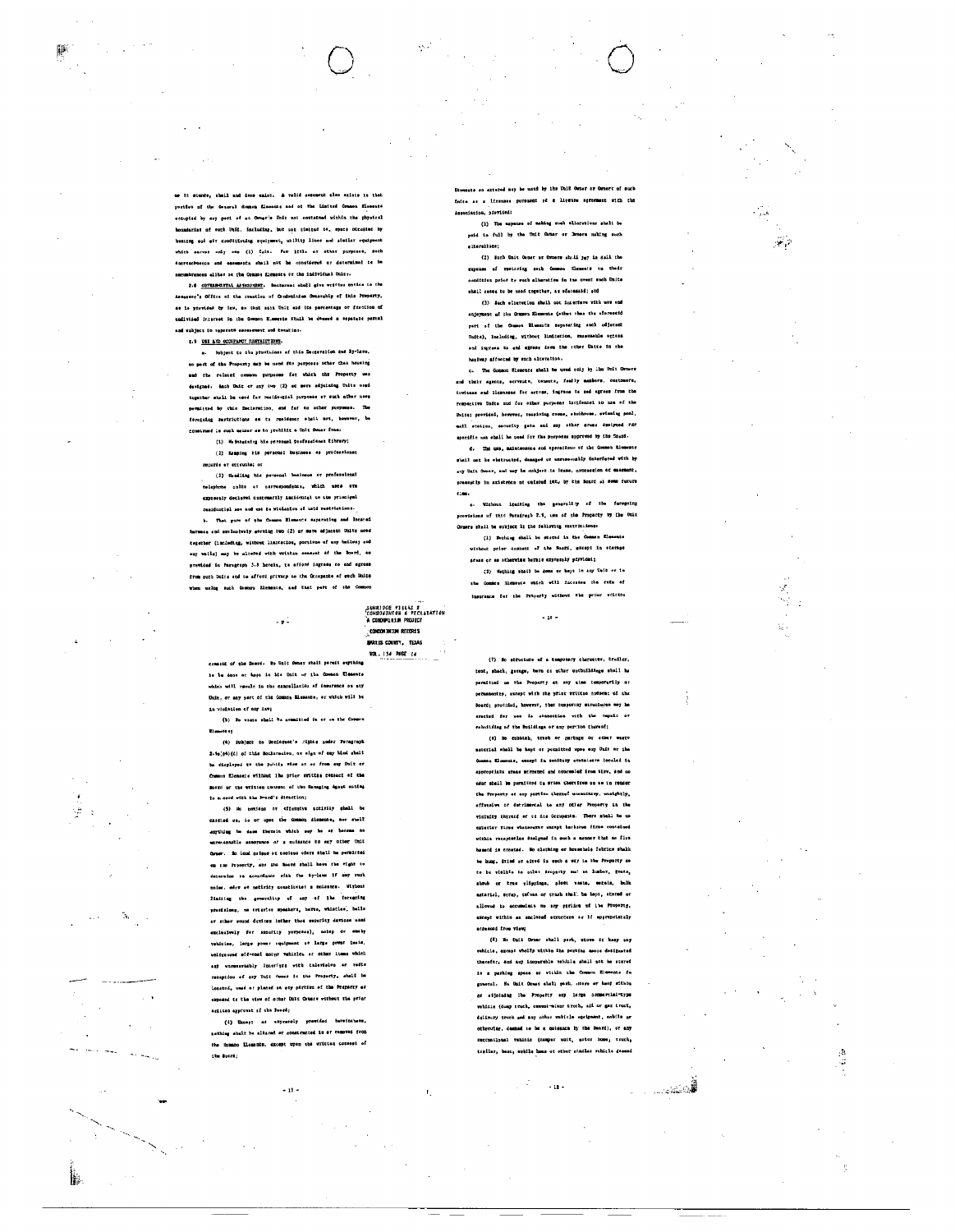فيهتونه

 $\mathcal{R}$ 

j

te be a calsance by the Source). Me Dait Owner shall combut major repeirs wr major restorations of eny mated webtels, base, trailer, aircraft ar other vabilis upon any pertinn of the Common Elements. Parking spaces shall be used dot parking purposes anly;

(10) Except within individuat Units, so plenting, rrancolanting or seviening shall be done, and no fances, bedges or wells shall be sracted or maintained upon the Property, succeyl as approved by the Board;

(11) Motorcyclas, actorbibas, motor scootars at other similar vehicles shall not be operated within the Property except for the purpose of transportaties directly from a parking space or a paint outside the Property, or from a polnt asteids the Property directly to a perking space;

(12) No enimals, livesteck, repriles, or poultry af any hind shall be raised, krad or kapt is any Unit of the Common Elements. Dogs, ests, dirb, hitas and mibed becausely onto may be kept in Thies subject to rules and regulations adopted by the Association, provided they are not kept, tred or maintained for commercial purposes or is unresconsils quantities. As need in this Declaration, "unresponsble quantities" chapl croinacily some nove that TWO (1) pate ped housebold; provided, however, the Aesociacion may decarmins a ressonshle sumber is eny instance to be earn or lass, and the Association may limit the size and weight of any household puts allowed. The association, acting through the Board, shall have the right ty prohibit seintenance of any atimit which constitutes, in the sympton of the Board, a nuissace to any sther Oniz Genet. Animals belonging to Unit Ceners, Bonneauts of their licensess, tensue or invitese sithic the Property must be kept atther within on anclosure, an onclosed yacio or as a least being hald by a person capalls of controlling the saimat. The enclosure must be os maintedned thet the sammal tanari escape therefrom and shall be subject to the approval of the Board. Sbeuld eny

> (e) Prevent Declecant, its successors or ensigne, or its of their cextractore of unhomencenters, from daing in any Unit owned by then whatswer they decorains to be necessary or adviceble in connection with the completion of any work thereon)

 $-13$ .

(h) Provect (Welerant, its aucunoford or sesigns, av ile pr their rapresentatives, from erecting, constructing and maintefaing on the Common Elemente or sup this evand or controlled by Donlarent, its muccessers or angigns, or its or their custmacions of subcretracions, queh structures an asy be reseoushly necessary for the conduct of the of their business of rouplating any verk and astablishing the Property as a Conductation and disposing of the same by sale, lease or athorwiser

(c) Prevent Declamet, its soucessors of assigns, we its or their reprosestatives, from seintaining a faler Office and metateining and showing modal Units is sid in the marketing of the Units during the Construction Period; or

(d) Provest Declaract, its especiesors ar samigns, er lem er their contracters pr rubcontrattors, from maintaining such sign or eigns for marketing of Units is the Property.

2.19 MESINGTION OF VARIANCE. Setwicksteading sey provision of 1.13 .<br>Nelaratine to the meditary, ile Deminitat resurves whis lisslf the exclusive right to amond the Condominium Plat and no wary the sist, steps, physical lay-out or location of the unsold Unite and to correspondingly rejust the sales price and the percentage of frection of ownership of the Comnon Elvas its ey the respective Units remaining tessid. Each adjustment in the percent ga er fraction of wemership of the tommos Elements will only effect those On.te ovend by its Declarent, and will not change ut affect the percentage or fraction of comparably of cor riber Unit. This reservation shall not rork to randjust or reallocats any vested loisrasts in the Common filements appurtentat ca auy sold Unice.

 $-15 -$ 

 $\sim$   $\sim$ 

enimal balanging to a Unit Owner be found unattended out of the suckenive and not being beld on a least by a person of controlling the animal, such animal may be wed by Declement (for aw Jong as it has control over the Association) or a person designated by Declarant to do eo, and exhangement thurato by the Associalism of its sauging Agent, to a pound under the juriveliation of the local musicipatity in which the Property is situated and oubject to the invi and rales governing said pound, we so s compacably chimal shelts: Futthecorcs, any thit Comer ghall be shamictely lishis to each and all resaining Unit Dumero, cheir dealidon, guesta, tensutr end iuvitosr, for any unresentable noise or densite to parison at property emseed by any animals brought at kept upon the Property by . Unit Owned or sembecs of his funity, his manuate or his gueros; and it whall he the alsolute doty and -<br>responsibility of mach such Unit Owner to clean up after sunh smissals which have used any portion of the Common .<br>Chainmhair

(13) Co Unit Owner shall be parafited to types his Oait for hotal or trausient purposes, which, for purposes or this paragraph is defined as a period less that thirty (30) days. No Unit Owner shall be purmitted to lease lase than the octive Walt. Every such lease shall be in eriting. Twory such lease shall provide that the leases whali he hound by and subject to mill of the obligations under the Declaration and my-Lave, of the Unit Owner making such learn and foliusm to do as shell be a dafnult thereunder. The Unit Owner meking such tense shall not be relieved thereby from eny of eaid obligations; and

[14) In order that Declarant may establish the **Property as a tully occupied Condominium, no Unit Owner** nor the enectiation shell de anything in interfere with, ead sothing in the Deciscation shell be understood av construct in:

 $-14 -$ 

### A CONDITIONER PROJECT CONDITION RECORDS **HURRIS COINTY, TEXAS BOL. 134 PASE 45**

SUNRIDGE VILLAS E<br>CONDONINIUM & DECLARATION

## ARTICLE 112 RIGETS AND OBLIGATIONS OF

3.1 OMNERSHIP. d Condominium Unit will be a fas simple seince and may .... —<br>owned by say person, Jirm, corporative or other matiky singularly, es joiet tenants, as tomants in common, et is any real preperty tenancy ralationship recognised under the laws of the Sinte of Texas.

3.2 PARTIFICS. The Common Elements (both Gamoral and Limited) shall be owned in commun by ril of the Owners of the Confoninium Unite and shall remain undivided, and se Owner shall bring any stills for particlno se division of the Chamon Elements sther than that as spacifically provided for betainafter In Paragraph 4.4, 'Judicial Partitiva'. Mothing contained hasain shell be countrued as limitation of the right of pactition ut a Condominium Chit herwen the Owners sheronf, but such pertities shell ant affect any other Quadoninium Unit.

3.3 ELCLUSIVESESS OF OUNTREALS. Mach Owner aboli be existed to excludive a warrantp uni possession of his Unit. Each Orset say wee the Common Blements in secondency with the purposes for which they are intended, without hindering or sucreaching upso the Lawful cights of the sther Genera.

3.4 OSP-NM:tx approaching building. Each Soudonialus that shall be dwailing fur the Owner, his family, his meclal guasts or his ismacte.

3.3 MMCHAFIC'S AND MATERIALMAN'S LIEMS. No lohor paufureed av enteriale furnished and incorporated in a fuit, naroithelanding the cancent at request of the Owner, his agent, rentrator or ethcontractor, chall be the hands for illing of a line against the Common Elements owned by such sthes Owners. Each Owner shalt indentify and hold hermines erch of the wither Owners from and system: ail liability arising from the eleim of say line agetert the Unil rd any utber Orset of against the Common Elements for crostruction porformed or for labor, esteriale, satvicas or éther yendocta incorporaisa in the Owner's Unit at much Denne<sup>s</sup>s request.

3.5 <u>alony of smit</u>y. The Association shall have the irrevocable right to have access he save Unit from time to time during resensable hours as may be netweeny for the usinteraces, depair at replacement of any of the Coance Elements therein of accessible therefrom, or at any time ier making convenancy rapaigs thereis uschrawry to provent densis to the Common firments of Co mother Unit of Molts.

 $-16 -$ 

ہو۔<br>آقات: ٹیب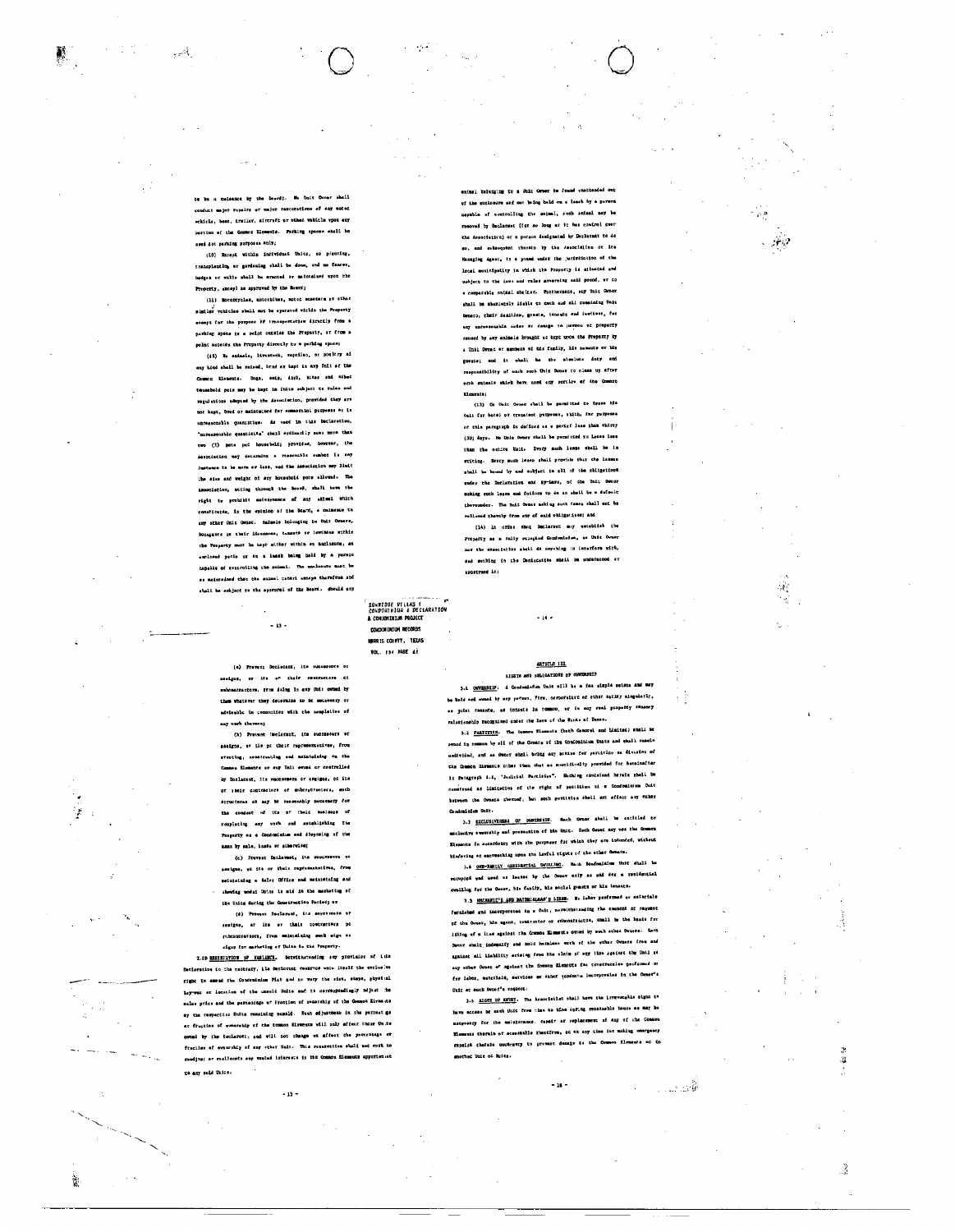# 学问题 网络带护地

 $\mathbf{f}_i^*$ 

ÿ.

₿.,

3.7 GMHz MAINTENANCE. An Omner shall matatain and keep in repair the interior, and patis and/er belong space of his own Unit, including the fixtures thereof. All fixtures and equipment installed with the Dair, scing at a point where the attisty lines, pipes, witus, conduits or systems (which for browity are hereafter referred to as "utilities") sater the Unit, shall be maintained and keyt in repair by the Owner thereof; and sa Owner shall be whilged to promptly repair and replace any broken ev cracked .<br>gluma in windows and drota.

3.8 AUTEMATION. An Owner shall io as ert mer any work that will impair che auroctural eoundness und integricy of the Bullding or impair auy essement or hereditamen:. No Owner shall in say way sliet, medify, add to or atherwise Parform eur werk whatever opee nay of the Common Micnaets, Linited or Ceneral, witbout the prins written consent and approval in writing by the Board of sivectors. Any mach alterative or modification shall be in harmony with the axtarnal design and location of the surrounding seructures and topography, and shall not be censidered entil submission to the Association of complete plans end specifications showing the nature, hind, steps, size, materials, color pad lention far all priposed work. The Board shall have the obligation to answer withis thirty (IS) days after receipt of notice of the proposed elterations. Failure to es answer wichin the stipoletat time shell mean that there is no shjuction to the proposed siteration or modification. During the Construction Poriod, Declorant shall have the male right to approve or reject exy plane and specifications entmitted for considerative by on Owner.

1.9 MSTLICTION OF OWNERSHIP. As a restriction of the provisions art furth in Persynaph 1.ir, "Onit", on Owner thall not be deemed to out the unifolohed attfaces of the perimeter wells, florms callings and roofs saverning his Unit, not shall such Drast be demed to over the etilities remoing through his Unit which pre-utilized for, er earve, more then oms (1) Dale, except as a temast in common with the other Owners. An Owner chell be forced to our and shall maintain the inner, finished surfaces of the perimeter and interior walle, floors and callings, douts, windows and other .<br>such historis confising of paint, whilpaper and sther such fiutehing material.

3.16 LLADILITY FOR NEGLIGENT ACTS. In the crest the seed for maintenance or repair to crosed through the willful or negligent and of an famou, bis iently, speets or invicess, ond is not nevered or paid for by insurance aither en such Unit er the Common Sigmonts, the cout of such maintenance or repairs

 $-17 -$ 

A CONDOMINIUM PROJEC EDITION INTLM RECORDS **MARIS COUNTY, TEXAS** VOL. 234 TAGE ##

keclarent contrel. At the and of the Declarent Coutrol Pariod, the Declarent, chrough the Board of Directors, shall call the first (let) aunual meeting of secLetL<sup>og</sup>

4.1 TEOCOLEY NAMAGING AGENT. During the paried of educate reflex of this Condominium Regime by Declarent, the Peclarent may employ or designate a temporary manager or menaging agent, who shall have and passess all of the rights, powers, suthocity, functions and detine do may be specified in the contract of employment or as may be delegated by Danlarent to bis. The Datistent any pay each temporary measurf or memaging agent such compensation os it may deve reasonable fau the services to he rendared, which compensation shall constitute o part of the Comen Expenses of this Composition Regime and shall be paf8 out of the Amerciation budget.

4.6 [tripling routs to anythic" ton are exponent. Svery owner and the teriaranc stull have a baseficial interest of see and enjoyment in the Common Elemente sebjact ca the fullowing limitations, sestriclions and provisiones

a. The cight of the desectation to publish roles and regulations governing use of the Common Areas and the inprove ami facilities located thereon, end on establish emi auferne panaltise for intractions thereof;

h. The right of the Association is charge researable fans for the use of fatilities ethic the Common Ares, if such facilities are not used by all Nembers countly;

c. The right of the Association to herrow money and sevegage Common Ares and improvements for the purpose of improving the Common Avea and facilities and in old theorof to severage said property; providing, hewever, that the rights of any morb Mortgagen in such propeoty shall be suberdinate to the rights of the Owners bereunder, and is no awast shall any such Moragager have the vight necessary .<br>To troutents the Contominium Begins wetablished by this Baslatetism;

d. The right and dut; of the Association to suspend the recing rights and the right io the nee of the recrestianal facilities by an Owner for any pariod during which any execus egatoot the Owner's Commentation Unit counter unpaid;

c. The style of Declarant at the Association after the Concegl Period on sadissics or transfer sil or say part of che Ocenon Area for utility assessate to any public agency,

 $-10-$ 

shall be sdded to sud become a part of the aggerment to which such Unit is subject, pursuant to Article IV hernef. Such lisbillty is limited to the lish/lity Owner has under Taxas law.

3.11 NIRIECT TO DECLARATION AND ST-LAND. Each Owner and the Association shall compiy strictly with the pravisions of this Declarative, the By-Laws and the decisiess and reselutives of the Association adopted pursuent tharats, ma the name may be lawfully sushied from time it time. Sollure to comply with emy of the same shall be grouple for an action to recever some due for demages or for injuettive called, or both, maintpineble by the Association on behalf of the Owners or, in proper case, by an aggriceed Owner against guother Owner or assinst the Association

### ARTICLE IV

1.1 BY-LANE. The sculpinstration of this Condomicium Property shall be verand by the By-Lawe of SUNRIDGe VILLAS 11 EOMEONWERS AS1001ATION, INC., a son-prefit comparation, rafarrad it herals as the "Association". An Owner of a Condonamium lait, upon becoming an Owner, shall be a Membar of the insectation and chall create a Reaber for the paried of his supership. The Amenciative shall be namaged by a Board of Sirectors, duly appointed as alected, pursuant to the terms and condictone of the By-Laws. In addicion, the descriction shall same into a measument spressor upon the terms and conditions established is the Sy-leve, and wrid assegnment spreement shall be consistant with this Dacisretice.

4.2 OECLARANT CONTROL. Toragraph 4.1 notwithstanding, and for the benofit and protection of the Unit Ownars and any Firat Hortgaguag of recept far the sola purpres of insuring a complete and enderly builious as well on a timely selicat of the Condominium Project, the Declarant will retain central of and over the Association for a meximum period not to axoced April 15, 1986, ur upon the sale of seventy-five percent (71%) of the Dmits, or when He like sale spinion at the Declarant, the Project becomes wishin, sulf-aupporting and operational, Whichever etchis first (ise). It is expressly undecateed, the Declerant will not use said contral for any advantage over the Unit Coners by way of retestion of goy veridual rights or interests in the Ameocialion or through the creation af any management agreement with a ierm longer chan three (1) yours without majority Association opproval upon raitsquisheent of

集

authority or utility for the purposen, and subject to the conditions, of such agency, authority or etility. He such dedication or transfer shall be affective unlyse approved by ali Pirat Mortganeer and two-thirds (2/3) your of the quorse of Owners present at a macting of the association opnetfitully called for the purposa of approving any tach dediction er transfew, and unleis as was signed by the toard of Directots veflecting outh vote of the Owners agreeing is such dedination or transdar sud Pirer Mostgaete epprussi bus baun duly recorded in the Condesistum Records of Barrie County, Texas;

 $-18 -$ 

f. The right of the Association to mdept, implement and maintain a privato security system ior the Premises connishent with spplicable laws;

g. The right af the deconistion to actualize roles and .<br>regulations governing traffic within the Common Arca, and ts astablish sanctlans for may micleting or violations of such rulen .<br>con regulations:

h. The cipht of the Association to regulate uping within the \*renies, including, without limitation, the right of the Association to require nufflars on engines can to probibit the use of davices groducing excussive saise; end

i. The right of the Association is centrol the stand atizactivesses of the property, including, wichout limitation, the right to caquire Owners to aliminate chiccts which are visible from the Counce Ares and Which, in the association's judgment, detrect ifon the wisual aftractlystess of the Property.

e.5 MEASCASTP, VOTING, QUORN, PROXISS.

4. Menhorship, Any sameon on haconing an Drust of a Condominium Unit shall exceptionally bucowe a Hember of the Association. Such mentsuship shall terminate without any somet Association action whosever such parson potesm os ewn a Condomiutor Dait, but such terejustion stall not relieve at release any such formes Owner from any lisbility or shilgenics incorred under er la eny way consected with SUBLIGE VILLAS II enflormations dowing the period of such overcelip end membership of the headclifin, or impair car rights or remodics which the Board of Directori of the

 $-18.$ 

1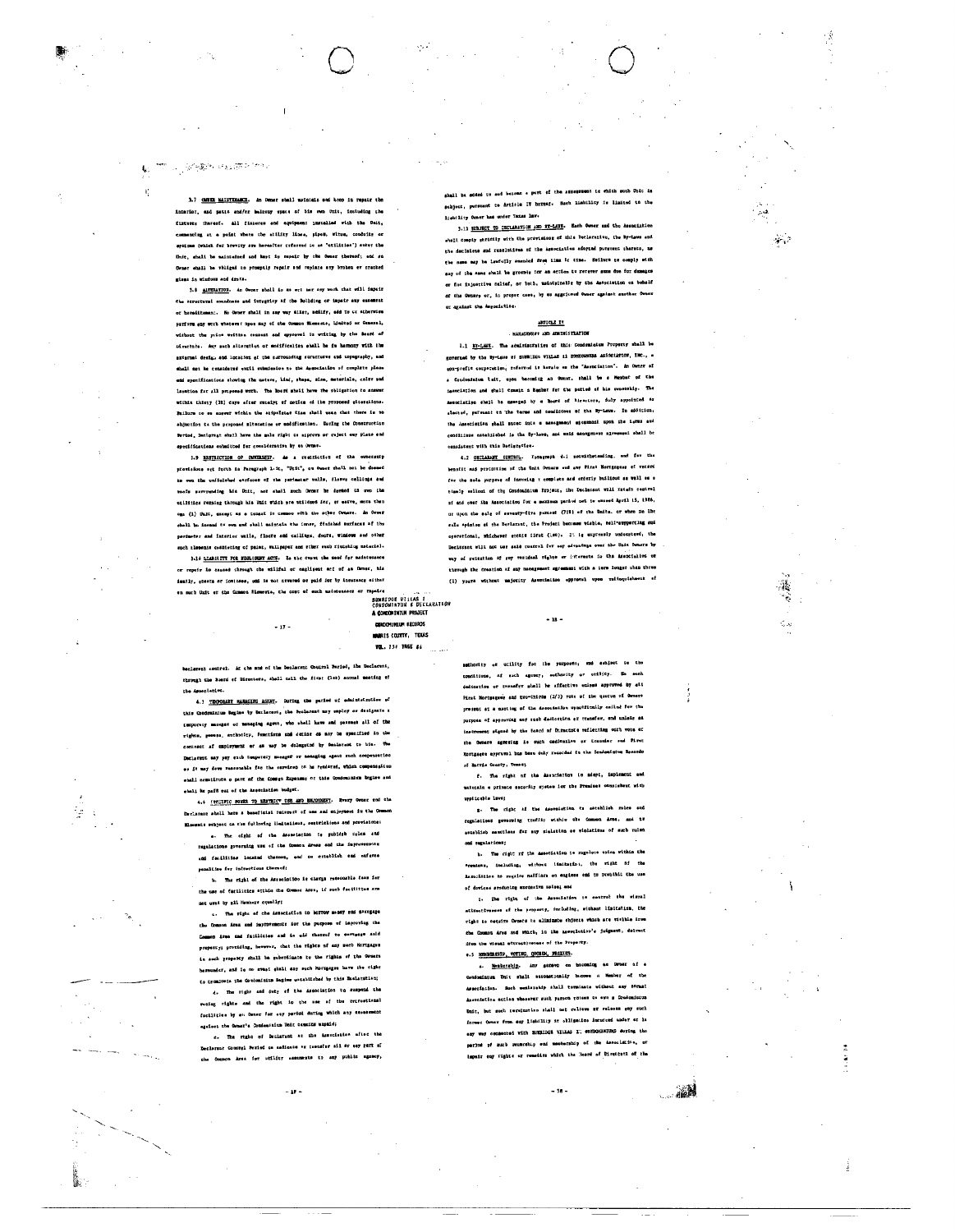seatust such former On ariains oul of ar is say way connected with such ownersity and membership and the covenants and obligations incident there :o. No certilingtes wf stock shall be issued by the Association, let the fourth of Directors may, if it as elects, tasus one (1) neuratehip card ta the Orner(a) of a Comfoninium Uatt. Such combacably car shatl he sutrendeted to the Sectorery whenever ownership at the Condenium Unit designated thereon shall tarminate.

b. Vering. Unit experiency shall satitis the Owner(s) to mean ons (1) were par Unit in the affaire of the Association, which vote will be weighted to equal the proportionate share of owner-hip of the Daic Dener is the Counter Elements. Vetting shall not he split since rore than one (11 Unit Osmat. The pressed number of votes that ten he cast by the Unit Occors Is sisty-serme (67). The cembiond weighted voter teleplated is secondense with Exhibit "C" shmlt spaal oou hundred percent [3003].

E. Querus. The majustry of the Unit Owners as defined in Article I shall constitute a quorum.

d. Frontag. Vetas may be mass io person de by proxy. Proxice may be filed with the Secretary bafore the appointed time of

## erch needing. 4.6 <u>THURNOT</u>

ĮĢ.

٣

s. The Association shall obtain and meintoin at ql' times inswrgn:s of the cyps and kind provided horeinsfoor, including such other ricks, of a similar or dissistlar mature, so are or shall steater certemently be covered with respect on any Contenius Buildings, fisterse, equipment and personal preparty, sim lef ie conservative, dasign and usa, issued by susponsible insurance companius asthorized to do beginers in the firsts of Texas. The ionurence 41mll be carried is blanker goticy form maning the iesociatien und all Mortgagese as the Sarared. In addition, each poteny or paticica shall identify the internet of mach Comdoninium Unit (word and shall growide For a standard, acocostributsxy surtigage classe to favor of sech first Hortgages, Unrther, the pointy shell insure against item or denage by fire, varielism. malicious miochiaf or such sther hemaris ad are corered under SUNLIDGE VELLAS I<br>CONDONINIUM I DECLARATION<br>A CONDORINIUM PROJECT

 $-21$ 

CONDOMERENT RECORDS

HABRES COUNTY, FEXAS .<br>wa. 196 PAGE 67

requited under the laws of the items of Texas, and (111) evih other insurance so decend resecuable and macrosovy in attler as protect the Project, the Unit Owners and the exercistion.

s. The Association shall be reopencible for electring foregases upon the Units, (selecting alt fisteres, instatistions ar additions therete custoined within the mafininhed 2stetior surfaces of the perimeter walls, floors and pailings of such talt, as initially installed wr replacements thereof. The insectent is shall numerous component for processment or maintenance of any insurance navering the listifity of any Unit Owner mut caused by at sommated with the Memcintico'r operation or usiatensice of the Project. Roch Dair Dener may ebtain sodditional innocurre at his own expense .<br>for his own hatafit. Insurance ocvarage un the furalehings and ather items of personal property belonging to a Unit Graer and cassaitf and peblis lisbility insurance coverage within e.ch Unit are epecificatly asss the mapphathility of sath thit Gnef, and anch Unit Orner must furnish a copy of his inswences polis; to the as sociation.

4. Any dustries obtained by the Association ar a Unit Ovner shall centain spisupriate provisions whereby the insurer malwes its cighl af subregatnev as to any cloims against the Unit Ovenra, desociatise av thair respectivo asreznta, agenta or gunsts.

# Ameur y

### NATITERANCE ASSESSMENT

5.1 ASFRESSIONTE FOR CONSUM EXPENSES. all Outers shall be obligated to pay the estimated arrassments imposed by the Asonotation to meet the Common **Dopenses.** Assessments for the matimated Common Expenses shall bt due monthly is advance on or before the rifet (let) day of each meath. Pallure to pay by the filteenth (15th) day of monh month aball copulme the imperities and measement of a lets sharge of Pive Inllars (\$5.08). Contribution dar musthly asseguencie shell be provated if the ovemsibip of a Condomisium lait com on a day other than the first (let) day of a masth.

".2 FURFORE OF ASSECTIONS. The assessments lawied by the Association sbell be used exclusively for the purposes of promoting the hatith, asfaig, welfars and recreation of the residents is the Reoperty, and in jarticular for

 $\gamma^{\rm eff}$  =  $_{23}$  =

itenderd efteried coustege privisions for ihn fall insurable raplacement siet of the Common Microsta and the Unite, and against such other hazirds and for each snounts as the Boerd may deal eivisable. Mask Groer irrevocably designates the Omera Association, as Attorsay In Mett, to administor and distribute such preceeds as is elegators provided in this Daclaratian. Such insurance policy shall slow provide that it cannot be cannelled by either the insured or the imagence company until witer chirty (30) days arger writted conice to each Firet Horngages. The Board of Directors shall, upen coquest of any First Mortgages, furnish a certified copy of gach blanket poidcy and a separate certificate 

 $\sim$ 

Ą

Ý.

b. The Amerciation shall beep a comprehensive Galiny of policies of public lisbility formmence covering the Common Elements of the Praject and such policy of policies shall include a "Severability of Inturnet Emborement" or aquivalret naverage which will preclude the insurar from denying the claim of a Unit Owner because of magligent mats by the Association, its Board of Disoctors or a Unit Owner. Such policy or colicies shall be in amounts of not iese than One Bundred Thousand Inlines (\$100,000.40) par perses, Three Hundred Theusend Bollers (\$300,000.00) per ancident and Pifty Thousand Dollers (\$10,000.00) property (ssage, plus we eshrelle policy for not lass that One Million Dollars (\$1,000,000.00) for all claims for parsonal injury, including death, sadjor property desage ariolog out uf a single occurrence; end the policy shall feciude water samage Elshilliy, Siahilliy for oce-runned and hirst suremobiles, itability for groperty of others and much ather tovoraga na ie customeriju danmai mačematy vitu rompact to yrajacte stailer in mature.

c. The desociation shall keep a policy of policias of (r) lishility inestance insuring the Roard of Offerters, officers and amployess of the isseciation aguinst any claims, lasses, lightlities, damnges or masses of sories artsing wat of, or in commetion with, as resulting from any act done of melasies to act by any such person or entities, (11) worksau's compensation as

 $\overline{12}$ 

ce and prosgrantion of ibs Property, the cervicas end ibn fecilibies dorsted to exid purposes that are related to the ess and aujoyment of both the Common Hemesta and the buits situated vyou the Froperty. Such unas may include, het are not limited to, the even to the Association af the following; all inserance, super, replacement and usintenance of the Comme Missaute; fire, extended cavorage, sandailes, mattefous mischief and lisbility lumentors for the Gondomlaius United manigement poste, taxes, legal and accounting fees as may from pime to sime he suthorised by the Asocciotion; resettuctive of other facilities; maintonsuce af enemmante upon, constituting a part of, apportement to or for the benefit of the Property; nowing gress, cering for the groweds and landersping; caring ier the swimming pask sod equipment, mell species and socuring gate; toofs end exterier surfsmas ei all Buildings; gedugs ptrhup; peel coutrol; etreet maietomente; natéror lighting; maculity esivice for the Property; watar and enver service furnished to the Property by ar through the issociation; discharge ad any licus on the Common Elements; and other charges required b this Confenizion Deplatation, or other charges that the Amendation for mathorized to incur. In addition, the Associatiza shall seteblish a roserve for repair, maistenance and other charges an apseifird heraio.

1.3 https://www.https.org/entry.com/25. The naturements thall be determined by the Board of Pirenters beard upon the cash ragulesments nacestery to previde for the payment of all elektrated approves proving out of or connected with the maleteusase und speration of the (humb) Elenents. This determination esy includa, among athor itses, taxes, governmentil ssensments, landscaping and graunds nare, Common Ares lighting, sepairs and renaration, garbage coilections, suges, water charges, legsl and accounting fees, tanagement coste and dams, amponent and idabilities incurred by the Association under or by of recreation god admisistrative facilities, poyment of any definit remeining free a presions ported and the creation d! a resurve centingamry fund. The emissing of feilurs of the Mont to fix the esempenent for any month shall not be downed a waiver, modification or a salesow of the Omnete iron the skiigeties to pay-

5.4 INITIAL ASSESSMENT AND NATIONAL MONTHLY ASSESSMENT.

a. The noushly assessments shall be sade natarding to each Ovost's proportionate or percentage interact in and to the Comment Elemente providad in Eshihit "5" attacind borete.

 $-16 -$ 

an an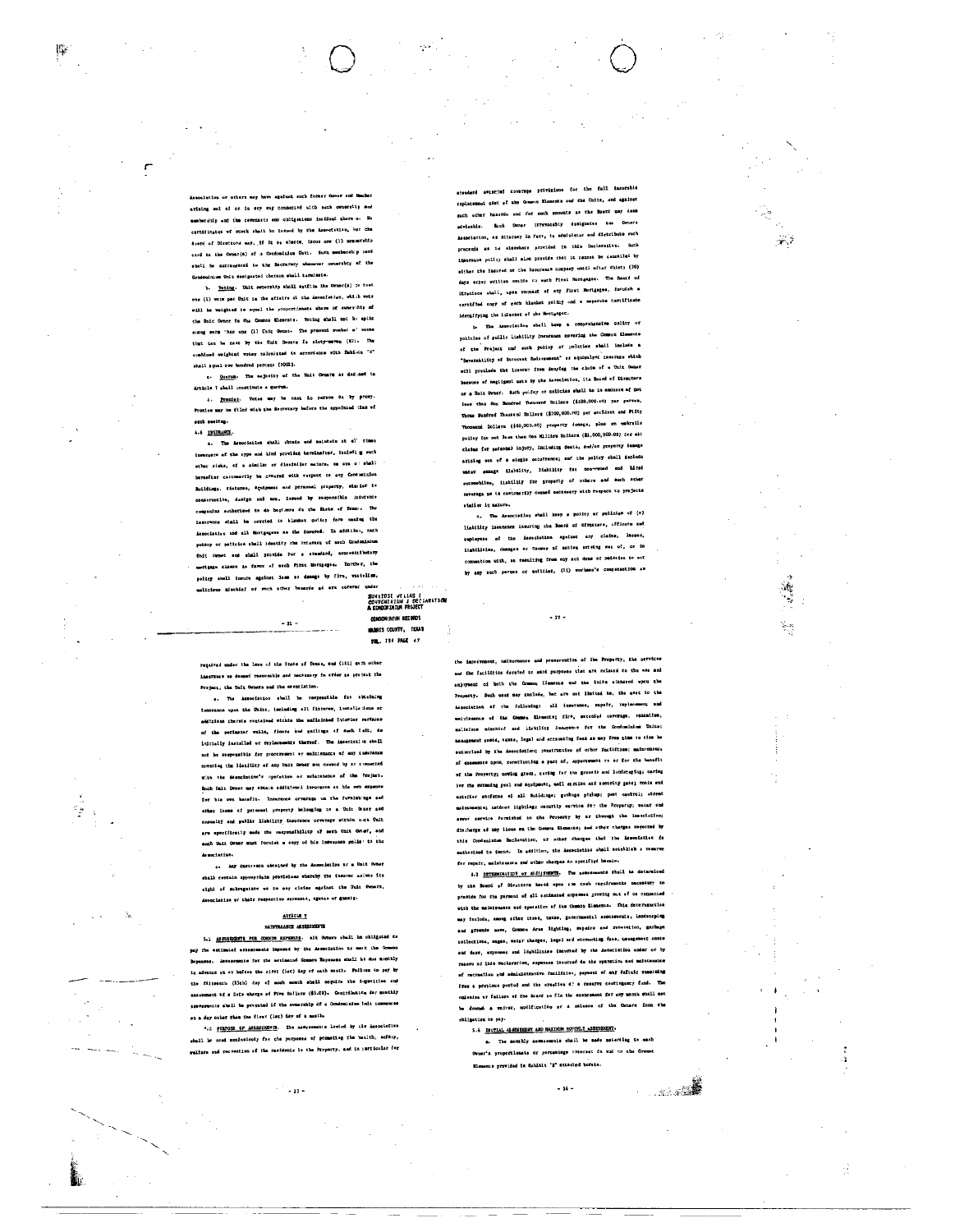4

أوالي

her at the wear immediately following the of the iirst (lat) Condominion Unit to so Owner other than the Dectavent, the loand of Directors may set the senthly ossenment for the maxi succeeding twelve (tl)-month paried of an asount which shall not azoned one hundred twenty parcent (1982) of the monthly esseernest allowed for Jenuary of the preceding year. If the hourd determines at any time during the celendae year that a gresist theresen of the monialy secosmant is required to adsquataly serform the dutine und vesprasibilinies of the Association .ed pay all expenses thereof, then the Board may call a special man-lug of the Swanza. By the sessent of a two-thirds (2/3) vers of the quores of Ormero, presnot at such mesting, the unothly assessment may be not at whitever lived fluch Osners approve. The new assessmen: shall hecous the hesis For foture annual instemmes, using the see undred twenty percent (110E) formula, as absent outlined.

c. The Board of Dispetors shall have authority to lover the monthly admosphent. if it downs funnible.

5.5 SWITCH, ASSESSMINTS FOR DIFFERENTS. In addition to the ennual s extherined above, at any time the Association may levy in any calandar yuar a spenish assurement applicable to that yuar only, for the purpose of defrejing, in whole or is part, the chet of eny con-truction or .<br>racometrustion, vepair or replacement of improvements upon the lommon ires. including the mecessary fexterse and passensal property raisted therein, provided that any auch seasonstate shall be upproved by a two-third (f/3) vote .<br>of ibs quorum of Owners woting in peteon or by proxy at a meeting duly called for this garposs. The Declasent will be treated as all nther Unit Ornars for purposos of apecial zeonements.

5.6 COMMERCIPORET OF ASSESSING The nonthly essessments perfect for Noreio shoil ha due on the first (let) day of the mooth. The susessments shmil be provated if the community of a Doix commences on a day ot art than the first (lot) day of the month. On Unite owned by los Decletest, the essessment chall commence on the forst (Ist) day of lbs mouth afier the Declerant Coutral Period is terminated, or the first (ist) day of the month following the transfer to the Associatise wf the resystatbility for existen mos of the Building in which the Unit is tocated io accordance with Maragraph 5.11 herein. The Roand shall fix the amount so the menthly essent uts against

 $-$  es  $-$ 

**GUNRIPOE VILLAS P<br>CONOONINIUM & DECARATION<br>& CONOONINIUM PROJECT** 

CONDITIONS RECORDS HAMAIS COUNTY, TEXAS VOL. 734 PAGE 44

peruficied by Law. Inch Owner, by mecapring a deed to his Unii, expressly grante to the Association a power of sato, as not ferth in esid irticle 3810, in connection with the separament litu. La auy such fereclasure, the Dracr abell be required to say the costs and experiese of such proceedings; the costs and sapoises for Fiing the sories we cloim of lise and sll resseable at orney's feas. The Ownes shall also be required to puy to the Association a massmable rentet for the deminsions this during the period of formalomurs, and the Association shall be antitled to a requirer to collect ssus. The Assaciation shall have the gover to hid in the Condominium Unit at Persulature sale and to arquirs and hold, 10000, mechanic and convey same.

.<br>.c. The amount of clo Common Expensas extrasted against each Conjominium Unii sbell miso he a dybr of the Osmar thereof or the time the essentant is made. Suit to recever a somey judgment for expedd themos Expenses shall be maistainable uithout ferechesing or vairing the line securing same.

d. Is addition, to the senast permitted by low, Gathansel construe and assigns to the Brenciation, without successe, a venior's lien ageinst mach Unit io secure perman of a common assistent or special sessenset which is louisd pursuant to the terar heteof. Said liens way he enforced by appropriets judicial yrorsudings and the ouponsas incorred in connection theresich, including, but not iiniced to, incernal, costs and reavenable atternoy's fees, shait be chargeable to the Owner in detect. Such ites shall he subcritested and inferior to these Biano listed in Subparageophs 5.6m(1) and (2).

c. Any excumbrancer holding a lien on a Condominium Cult mey pay any unpaid Common Expanse payable with seapect to onch tuit, and upra such payment, anth entenbrancer shall bewe a lies so such Unit For the smoont paid of the same very as the idea of his enem hrance.

5.9 FURNESTMATION HP THE LIBS TO MAILLIES. The lists of the asses .<br>Frumidad far baroin shaid he submitibati tr the line of any recurded mortiage or marticulars granted or created by the locar of any Condominium (hit to secure the psyment of woutes advenced and used for the purpose of putchesing and/or degraving such Unit. Sale or trensity at any Unit stati not effect the

 $\cdot$   $\theta$  -

such this at least thirty (30) days prior to Jammry let of each yast; previdad, however, that the Board chall have a right to adjust the monthly ossessuects, eo long es eny such adjustanti doss nol azones tho maximum parmitted hereunder, with thiery (30) days' written notice given to sach Owner. Written motion of the neothly assassment edjusteent thall to mant Bo every Camer oubject thereto. The due data shall be setablished by the Board. and valess otherwise yrevided or anluse orberwise spread by the Asocciation, the Board shall collect the wavescoments menting is attendance with forageaph 5.1 humof.

5.7 80 EIEMPTIGH. No Owner may axotpt himself from linkliky for his contribution lowards the Common Expenses by waiver of the use of dajoyment of any of the Occaval ar Limited Common Elements or by absodemneit of his Unit. 1.1 LIBS FOR ASERSBORITS.

s. All suns seements but nopmid by a Unit Owner dut its share of Common Expenses chargesble to its respective Condomisium Unit, tecluding interest there's on ten precise (102) per sinon, shall constitute a liem on much Unic superior (print) to all sther liens and aneumbrances, except unly for:

(1) all taxes and opening notes geveramental and texing exthusities; and

(3) All liens seconing sums due of to become dur under auf duty recorded nortgags vender's lien av deed of iract.

b. In evidence such live the Association may, but shall not be required to, prepare written coties smiting forth rbm supenst of such uspaid indebredonas, the name of the Owner of the Condominium Unit and a dystription of the Condomisian Dais. Such netics shall be signed by one (1) of the Roard of Directors and may be recorded in the Office of the Clark and Macardas of Barrie County, Tenas. Such liem for the Common Emperase shati uttech free the date of the failure of payment of the assessment. Such lies may be exformed by foreclosure of the defaulting Owner's Comientatum Unit by the -<br>Association, Any soch foreclaming safr iy to be conducted is secondanne with the provisions applicable to the meercino of powers sí sale in morigages and úmmée af crust, av ent forth in artirle **JELO of the Earlend Civit Suatutes of the State of Texas, at an any** 

 $-16 -$ 

saerescent Alen; provided, however, Ibat the sale or trensfer of any Condominium Unit pursuant to a foreclorurs, a deed in lies of foreclassrs, sabigument ta liso of icreologare under such porchass mency of improvement mostgagna of damde of trust chall extinaudeh the line of such asentaments no to suyments thatsof coming ous point ty each sale or trensfer, camept dor claims for les pro-rute shore of such sassentrote casulting from a reallocation among all Units, which melintation, if necessary, will require a ventjustment of the common pascisment as provided in Paragraph 5,4b. Ho sale or rransfar shall relieve such Condomingum Usir, ur thy Owners thereof, from tisbiling for may extensusts therefore becoming day or free the lien thereof. 5.19 STATEMENT OF ASSESSMENT. Upon the writtee request of any Owner or

auf snowebrancer at prospective ducumbrencer of a Constaninium Unit, ibs Association, by its Moutd of Directors, mindl issue a critten statument metting forth the unpaid essestavote, 4f sny, with respect to the achiect Coil, the smount of the rurrent monthly sessenters, the dati of such ussussment and the dus data, aredit for odvents payments or for prepaid others, including, but not limited to, insurance presions, which shall be extelusive opna the Associalion in Fator of 411 percens who culy thorsen in good feith. ...<br>Untnes such request der a stalament of lad.btedneer shall he comption with within two (10) days, all unyoid ansensments which become due grior is the dets of making of suth request shabl be exberdizets to the hims of the person requesting each scotament.

The Porchoser, Dosse at ather twensfeate of a Unit, by deed or olber writing (hereis celled "Grentsa"), shalt be jainlig sad esventally liabia vith the transferos of auch Unit (herein twiled "Granter") for all unpaid senst-mathi worders the latter for his proportioners shave of the Co Expanses up to the time of the grant or conveponce, without projudies to the Grantes's right to recover From Grantor the imputes paid by the Grentie, but such cranaferss shall be personilly 21able caly of he expressiy senames such Mightlifty. The Grentes shall by sutitled to a statement from the Board of Directors, secilum forth the emposit of the coptie esseemments, if any, with respect to the subject Onit, the amount of the correct angihly essessment and the date such secondant borcoon duo, as well as any cradic for advanced payments at dar yropatd itms, including, but not himited to, irourance presions. This atatomet shall be conclusive upon the Association. Unless .<br>such reguest for a wtetgmmat of indubtedness shell be complied with withio fer

. . . . . **. . .** 

L.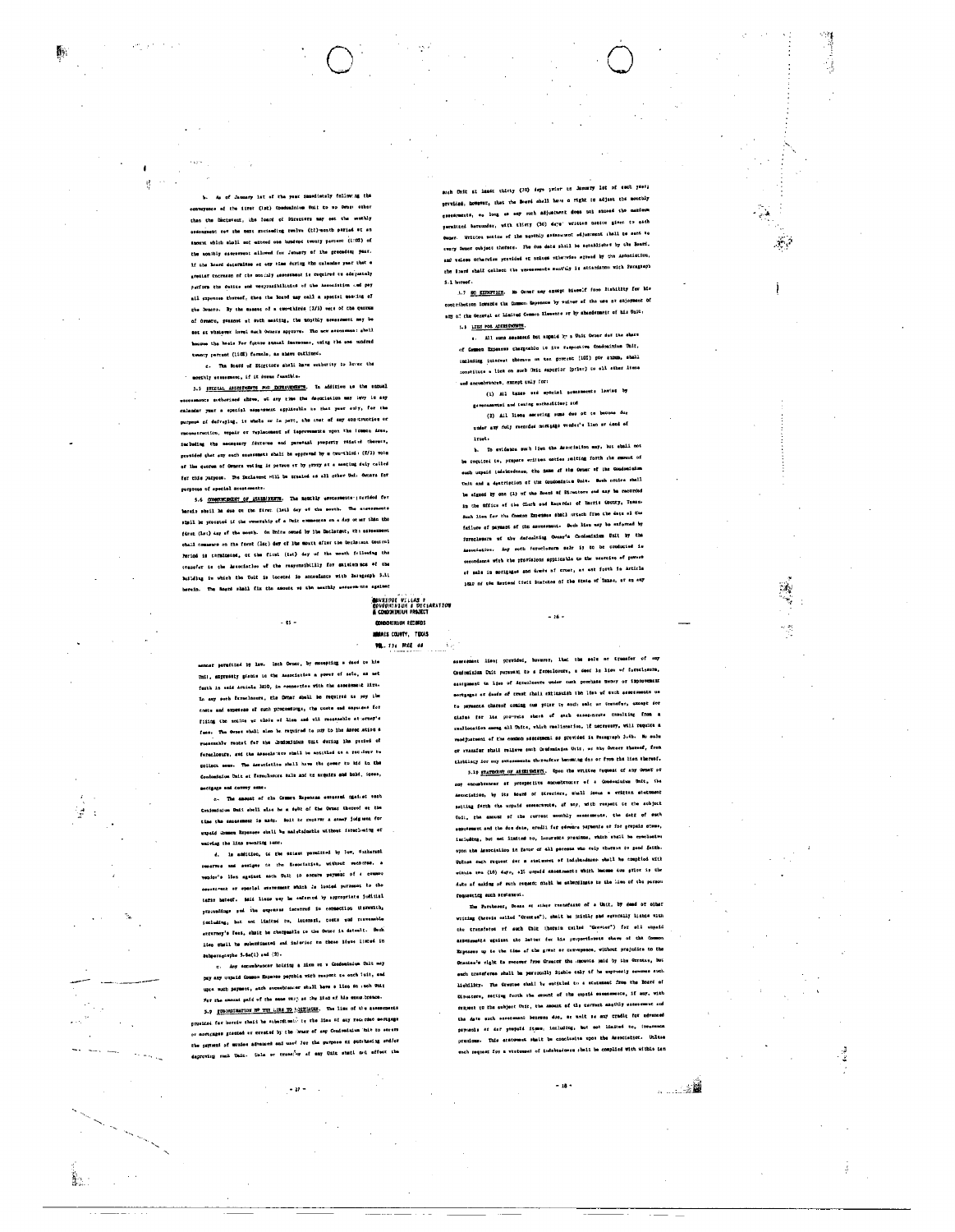$\alpha$  and  $\beta$ 

縣

5.11 OBECGATION OF DECLARATY FOR ASSESSEERTS AND MALETERARCE. During the larset Contral Pariad, as provided In Paragraph 4.2 hereof, the Declarent chall be responsible for the difference herman the cost of asintenance and assessments received from the Usit Owners of each Building until mil Units to caid Building have been completed, as dafined herein, ar until the cotinated poerating expenses are accurately decermined, or until Declarest trensfers responsibility for said maintenance to the Association, as previded in Parmgraph 4.2 hereof, whichever first (tat) accura. So long as Declarenc is xasponsible for the saietenance of a Building, as provided herein, Declerant shall not be idmited to the regular monchly sessenment for any Outto owned by Declarent in said Building. With respect to the Buildings which Declares! It responsible for asietaining, as provided herein, said asietenence sbell be at the level of maintenames sateblished is accordance with Paragraph 5.3 hereof. Dering the Declerent Control Perind, Declarent shall provide say additional funds unceptary to pay actual cash outleps required to fund current operating axpenses of the Association. After the Doclacent Contral Peries is coreinsied, Decharmet shall pay the requier senthig assessment for early Unit or Units it eves. In so event shall Diclarent's Hishility for measurements be lass than required by the Ant.

#### ALTICLE VI DESTRUCTION ON ORGANISERIES OF DEFICIENTS

# 6.1 UNINOCIJON 44 OISONINGER.

a. This Beclareting hereby makes mandatory the Srowsmanlie eppointment of as atturney in Fact to deal with the Property upon ite destroccise, sheclascence or condennation. Title ir Any Condomision Unit is declared And expressiy made subject to the corne and conditions haven's, and emptunes by any frances of a dead from the Declarenc or From any Owner shall constitute appaintment of the Attorney In Fact baraio provided. Alt of the Osmars irrevocably constitute and appoint summittes villas II confidents association. ING., or its seccessor son-prodit correction, if ease he hereaftyr urgenized, their true and lewful attorney in their uses, place and

 $-19 -$ 

SUNRIDGE FILLAS E<br>.condoninium & Deciaration<br>A condoninium praject

CONDOMIQUE RECORDS .<br>Winris County, Tekas VOL. 134 PAGE 29

ots medus all of the Insurance proceeds for such purposs notwithstanding the feilure of an Owner to pay the .<br>mr. The assessment procided for borely shall is a debt of sech Orner sad a Hise po his Gondoninium Unit eni any bo enforced and collected as is previded in Article w serent. The line provided for herein shall be entertions. to any recorded fires mortgage live, as provided in Paragraph 3.9 of this Declaration. Should the Association choose te fereciose eaid liet, as provided is Africia T. the proceeds decived from the sale of each Condomition Unde shall be used and dishared by the association, as actrimey in Fact, aw the frihowing under:

(w) for payment of taxes and special assessment lighs is fator of any governments: samming entity;

(b) for payment of the holence of the line of aup first cathoaga; (c) For payment of unpeid Common Buy

(d) For perment of junior lines and exceptrances is the order and extent of their priericy; and

(a) The balance consideing, if any, shall be paid to the Condomicton Unit Owner-

(3) If sers thes slity-six and inv-thleds perment (6d-1/32) af mil of the formon Elements, nat including land, are deveroped or danaged, see if the Oming representing the oisrance overship of one beared percific (1002) of the Common Blaments, is not voluntarity, -<br>wishia one hundred (190) days thereafter, make yrovicles for reconstruction, the Association etail forthoist races a occlee metting forch such fact ar facts, and upon the recording of such contes by the Associativa's Prasidual and Secretary, the notice remaining Freniums shell be sold by the association, as Accoroxy le Pack for all of the Orners, from and clear of the provisions contained in 1.15s Inclaration, the Plot And the Sy-Laws. The insectrics

 $-24$ 

for the purpose of dealing with the Property upon its destructios, shaplescence or condeenatior, as bereinsiter provided. As Artorney In Fact, the isstolation, by its sutborized afficers shall have full and complete authorization, right and power to make, executr and deliver any contract, deed at any other isstrument with respect to the interest of a Condominium Unit Ovnet which is coconesty and appropriate to exercise the prests harnin granted.

 $\sim$ 

 $\mathfrak{T}_{\mathcal{C}}$ 

Repair and reconstruction of the improvement(s), as used In the succeeiing subparegraybe, nesns restoring the impour est (a) to esternationly the sees condicion in existence prior to the damage, with each Unit and Counce Statests hacing the same vartical and horicontat boundarine as before. The process of any insurrence of repair, sustointion or seplecements, unless alt of the Densite and ell of the First Hortgagsse agree not to rebuild is accordance with the provisions out forth hereinsfeer:

(4) in the event of demage or destinction due to fire or other fisation, the insurance processe, if sufficient to reformatuck the improvement(s), shall be wpplied by the Association, as Attorney In Fech, to sath reconstruction, asi the improvement(s) shall be promptly rapeired and reconstructed.

(i) Li the inserance proceeds are insufficient to repeir and recomments the imprevenences, and if much issues is not seru chem sixty-ait and two-thirds percent (66-2/32) of shi the Domeon Elemente, not teniuding land, such danage or descrucifes shall be promptly repaired and recommented by the association, as Attorney In Pact, using the propeeds of ineurence and the proceedy of enexperiences: to be note against atl of the Orsers and their Condominium Unit:. Such daficiancy assassment whall be a eyacial assessment mais pro rete noresting to mach Owner's .<br>mhatl be dus sud payahis within thirty (34) days after writts: notice thereof. The Associative shall beve the sushortcy to caunt the rapair or custuration of the

pracuado shall be crilented by the Association, ned with processio shatt be divided by the Association scoreing to each Unit Depar's interact (se such interests appeat on the policy or policies), and such divided specends shell be paid into einty-seves (57) separate scounts, mach such account representing one (1) aj the Condominates Units in the tatel Project. Each such account shalt be in the name of the Association, and shall be further identified by the member of the Unil and the name of the Orner. Frum sach nopatate account, the descriation, as Arteroap in Faci, shall use and disburne the total assumer (af each) of acch accounts, without contribution from 107 one (h) acopust to inather, twent the full payment of the line of any first sertings against the Condesivius Unit represented by such separate acrount. Thurs shall be added to each such account, the appirtioned musuat of the process decived free the nele of the entire Property. Such sppertionment shall be hasned upes anch fondominium Snit Owner's proportismate interest is the Common Elements. The total funds of seek account shall be used and disberead, without contribation from one (5) Account to another, by the Association, 40 Aktorney In Fact, for the some purposes and in the same erder as is provided is Subpacagraphs h(2)(a) threogh (n) of Paragraph 4.1 haresf. Any decision to turninate the contominium status as berain previied mast have the approval of Pirst thernesses belding sorigages on huirs which have at laser fifty-sea parent [315] of the votes of the Association.

.<br>(4) If the Orners representing a cotal constabily internat of one beedrad pornum: (1000) of the Common Blaziuté adopt a plwn for recensivation, then All of the Omnes shall is bound by the carse and provisions of such plan. Any sensessent nain it connection with such plan shall be a Common Hopenna und mais pre rote accepting to sach Chenar's proportionate interest is the Common Elements end shall bo dre sed payable us provided by the terms of

 $-32 -$ 

أأشن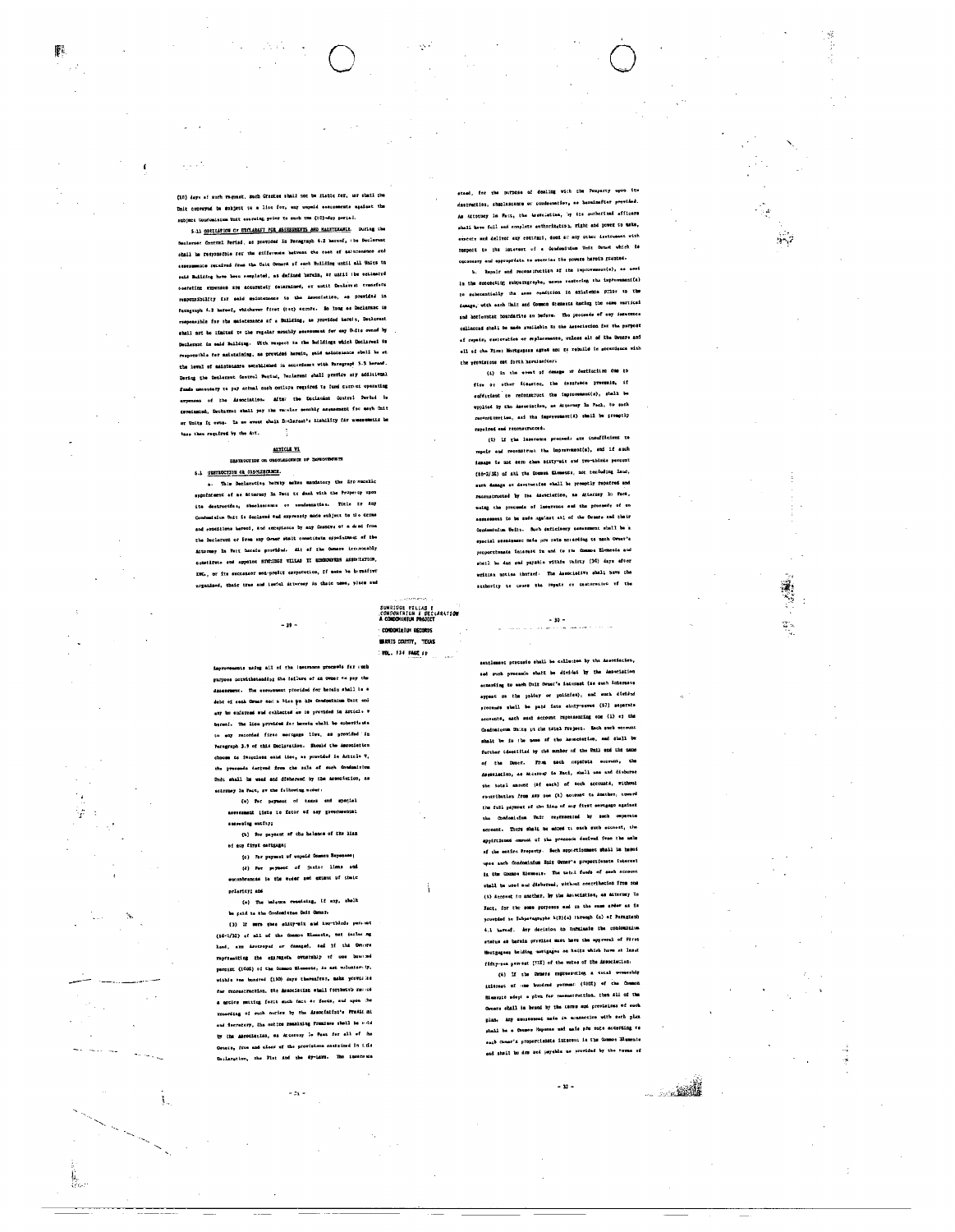**station shall have the suthority to** where the repair and restauration of the impr .<br>Circulos all of the insutance pryceeds for auch porpose sorvitheranding the fullere of an Dener to pay tip .<br>. The assessment provided for berein shall be a **Sebt af sach Owner aud d'Isem on hie Condominium Unit sta** say be enformed and collected as no provided is Paragraph 5.8 harvaf, bet will be subersizate to any prior recented first wortgage like, as provided in Paragraph 5.9 horsed. Should the Association fareshess said assessment line, 41 provided in moid Paragraph 3.8, the proceeds desived Prix eale of ruch Condomlaium Unit shaib be ased and disburent by the Association, at Attorney In Pact, for the moss Subpatagraphs h(1)(s) through (e) of Paragraph 6.1 hereof.

膠

ş

(i) The Druste representing on agreegate conserebly internat of cisty-aix and con-thirds perchet (66-2/33) +f tha Quasos Slessons or sore, sey egree that the Comun themests of the Property are obsolets and that the Form checké he reserved of recognitivited. In such fusionce, the axpanses thatchf shall iw payable by all of the Owners : s Comou Expenses.

(i) day restaration, reconstruction of repair of the Project shail be perfatted substantially in eccordence with this Declaration and the original Piens and specifications, unless other series is exproved by the -<br>hakšeca of mortgages on Unite which have at lengt fifty-nos percent (51%) of the vetes of the Association-

(7) The Owners regressing an aggregate awnership intamest of one handred parcoust (1003) of the Comput Blements and ell holders of fire: mertynges may agree the Common Elreaots of the Property are chemists and Hast the sums objected he solds. In such instance, the Association shall record a ention setting forth such fact of facts, and upon the vemerding of such nasics by the Association's eutherised efficers, the ancire Fremium

 $-33.$ 

**SUN IIDGE VILLAS #**<br>CONDDMINEUM # DECLARATION<br>A CUNDDMINEUM PROJECT

CONDOMINIUM RECORDS

**MARILES COUNTY. TEMS** VOL. 15d PAGE 1d

**sedings by the Abunciation** exponse of partiripation is such pr shall be berne by the Compan Pend. The Association, as Attorney In Pace, is specifically suikorined to obisis and pay for such samietusca from etturneys, appraienza, architects, angineers sxpart witnesses and other persons as the ineocletion in lie discretion depas monnessry ar gévinebly te ait or atviss it in matters calating to such procaedings. All demoges or avards for any such taking shalt in depreited with the desociation, as Actoresy In Det, and such damages or overds shell be opptied as provided becain. In the event that an action in eminent deals to brought to conduct a purtion of the Common Elements (together rith or epert iron any Consominium Unit), the Assosiation, as Afternoy in Fact, is addition to the gonaral powers set sut herein, shall have the ssil sulhoitty to determine whather to dofend or testet eny such processing, to mals any saitlement with respect thecate, so to convey such Property to the condensing exchanicy in lieu of such condensation proceeding.

b. With respect to any such caking, ail ismand Ful swords shell be determined for the taking as the individual Unite and For the taking of the Common Riversen and for each Osmer's Lacarest thornin. After the desegne or awardo fer such taking are dateratures, such desagns ut averse shall be paid be the storent of each Orner for the loss of the individual Unk plus on context in proportion to bis percentage or fractional urmarship interest is the .<br>Common Stammats to be applied or paid as met forth-le Bubp,regraphs  $6.2b(5)(a)$  through  $(e)$  bereof, unless retteration iskes there as eraiu provided. The Association, if it demu edviseble, m:y cutl a seating of the Owners, at which meeting the Owners, by a majority vors, shell genies whethor to replace or mustare, as for an posaible, the Common Elemete so takes at damaged. In the synck it Le determined that outh Comos Hendais should be replaced or rastored by obtaining other inni ur building additional structures. this Declaration and the Map etteried horsts shall be dul; smanded by inactument azazuted by cha Assoriation, as Atternay In Fact, on butaif of the Omnes. In the swatt that such maines: demain procession reveals in the taking of or demage to see (if or move, .<br>but lask than sixty-six sud two-thirds percent (66-1/32) of the

 $-35 -$ 

.<br>193 în Pact, foi shall be sold by the desociation, as Asto all of the Densen, free and olear of the provisions comtained is this Declaration, the Flat and the Sy-Laws. The sales proceeds shall be apportioned between the Owners and First Hortganson as their interests may appear on the besie of each Orce:'s porcentage or fraction af iethrash In the Common Eliments, and such apportioned proceeds shatl he paid Seto Hitty-seven (17) separate encounts, each mach scrount representing oue (i) Condomisium Unit. Each such account whall be in the same of the Association, gnd shall be durthes Sdentified by the susbar of the Unit sad the name of the Owner. From each separatr economithe Ameriation, as Attorney In Fact, shell no. and dishutte the totat supert of such of such funde, without contribution free (1) fund to avoiter, for the same purposes and is the same order as is provided in swipersgraphs h(2)(a) through (a) of Paragraph 1.1 hereof.

6.2 RUBICIAL PARTITION. There that be no judicial partition of the mos decorate, est shall Merketest of eny person acquising any interest in the froject ar eay part thereof weth any such judicial particles, unhil the bappaiding of the conditions set forth in farmyraph 6.1 hateof in the case at danago or deetcuciion er unlurs the Froperty hee bees removed from the provisions of the Taxas Osminginium Act; provided, however, that if suy laium Cott ehmli he ovand by two (2) or more no-bomesis, es isamore in er se joist tweetn, noching heret: concelond shall be desped to pravest a juilthal portitioe between much rowements, but auch pertition shall not affect any siner Combuinium Celt.

6.3 CONDIGENTION

4. If all at any part of the Rejects is taken or the te be taben by eminent domain er by powir in the nature of exinced 20maia (whether permenaet or temporery), the Association, es **Arterney In Fact, and each Ocear shall be entitled to participute is** proceedings booldent champic at their respective axpense. The association shall give thatly written motion of the existence of such precessings to all Owners and to all Pices Hortgagess hanna to the Ameriation to have an interest in may Condominium Unit. The

cutal mumber af Condominium Daits, ther the demagam and averds for such taking sholb be istarrized for each Condesistum Unit and the Fallowing sholl apply:

 $-34-$ 

(2) The Association shall penersine which of the Condominium Units damaged by such taking map be made canamiskis dos the garposos sut forch in this herlaratism. tabing 2nto access: the nature of this Condentaium Project and the reduced aims of each Condominium Dair on demaged.

(2) The Assertiation shall deparates whether it re rensonably practicable to operate the remaining Condomisium Units of the Project, including those damaged Units which may be made tunniteble, od a Condesimium in che nanner provided in this Declaration.

(3) In the event that the Association determines that it is out romoscably practicable to operate the undesaged Condominium Unite and the damaged Unite which can be made troestable, thee the dyndominium Project shall be deannd to be ragrouped and worred toto a singlu nature owned jaiotly is undivided icletest by ail Owners, as tenants is common, in the proportionate ownership interest provisualy owned by sech Omner in the Common Slements. day decision is temminate the conformation status of the Project must have the approval of First Hortgagnes bolding the mortgages or Onics which hows at lesst jifey-sm percent (SII) of the worse in the resectants.

(4) In the event that the Association determines it will be reseonably precticable to operate the andamaged Condominium Units end the damaged Units which can be made canastable se e Condisituium Unit, than the demages and synfor mode with respect to mach tect which has hord nad ts bu noyabin of belog mede tomentable shalb be apoiled to sepalt and is canonality: such Condomisium Unit so that if is made tenentyble. The restoration ubell he performed to accordance with this Dealeration and the erighmei Plaus and sponifications, unless ther estion is approved by holders of mortgagny on the remaining Dairy

 $-36 -$ 

. je p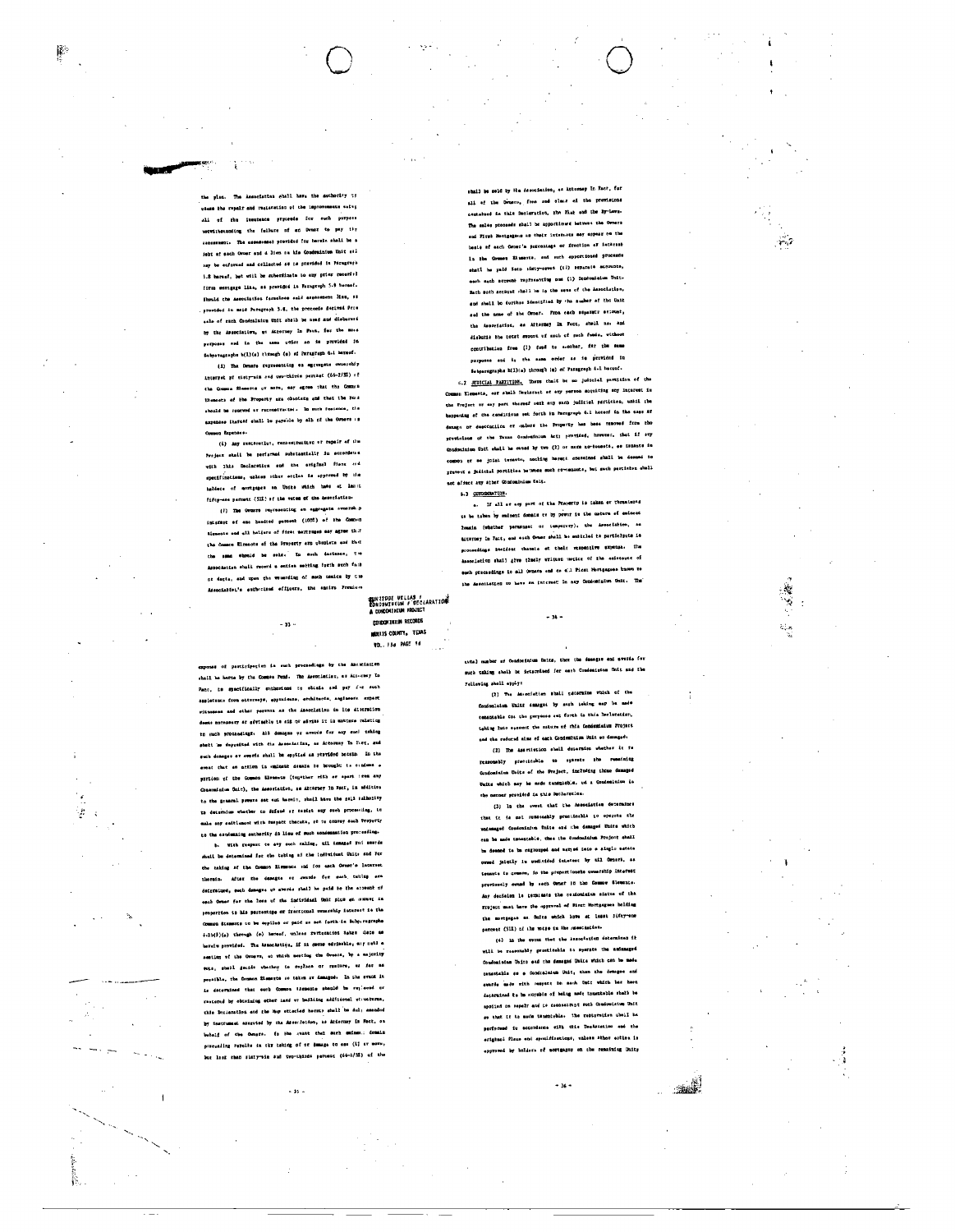which have at least fifty-one percent (3t1) of the In the Association. If the cost of each work exceeds the emount of the weard, the additional funds required shall le seconded against those Condomition Units which at tementable. With respect to those Units which may net ). tannolable, the award must shall be paid as set forth in supporagraphs 5.1b(2)(s) through (a) hersef; and the remnining portion of each Unite, if any, shall become perwf the Common Blancots. Upon the sayment of such avail for the account of such Deart as provided barain, such Condeninium Unit shall as longer he a part of the Condeminium Project, and the preportionate comership interest ha the Cosson Elements appurtunest to sett remaining Conductatum Unit which stall continue or part of the Condomisium Project shill be squitably adjusted to distributs the ownership of the undivided interest in the Counces Elements should the reduced number at Denets haved open the square instage of the insistiduel remeising Units le proportion to the total squere footage of sil the remaining Calis. If sisty-six and two-thirds percent (66-1/32) ar mora of the Condensiutum Unite are taken as danaged by euch taking, sil danages and awarde shat) he pafá in the ecounts of the Draste of Daits, as provided hatcla; and this Condominium Reglas shall terminate upos such yayment. Upre such termination, the Condominium Unite and Common Elements shull be dered to be sedroughd end nerged isto & stagle estate owned to undivided interest by all Overce as traints do comon is the proportionate ovnecably internet previsualy ovned by sach Owner is the Common Elements. The Owners representing an eggingate ownership interset of sixty-seven parsent (c)2) of the Common Elements and holders of first mortgages on Units which have at least fifty-one percent (512) at the rates on Unite subject to first mortgages may earne that the Property should be cold. In such instance, the Associalion shall record a motion eacting fetth such fact

SUNRIDGE VILLAS E<br>CONDONINIUM 8 DECLARATION A CONDOMINIUM PROJEC CONCOURATION RECORDS MARK CONTY, TEXAS **VOL. 154 PAGE 91** 

specation of the Condouiaium Project squal to at least two (2) nouths netimated Common Assessmente charge for anch Unit, asid depenit to be cellected at closing of Unit enla-

 $\big)$ 

 $-37$ 

7.1 ANNUAL AUDING. Open writtes rageest the Assuriation shall furnish ch Pievs Horsgegee as annual audited financial italement of the Americation within sinary (90) days following the end of sach fiscal year of the description.

7.6 NOTICE OF MENTING. The Association shall furnish each First Mortgager upon request of exch Mortpages, ofter written notics of edi martings of the mesociation and permit the decisionics of a septementative of such Mortgage: Lo attund soth esstings, van (1) such request to be dramad to be a roquest let yriot writtem matite of all onbeoquest mantings of the Asecclaiion-

7.7 MOTICE OF RAMAGE OR DESTRUCTINE. The Association shall furnish the Pirat Mostgagens timmly written obtica of any cubetantial damage of partial destruction of may Unit on which the First Mortgages holds the nerigage if such lare exceeds One Thoussed Doiters (\$9,000.00) and of any pack of the Common Elements if such loss succeds Too Thomased Dollars (\$10,000.00).

ig.

夏

7.4 HAELOTHERT AGREEMEN. Any management agreement and/or service reet antared isto by the desocietios witi be tarminable by the Association without cases and without payment of a termination fee upon sincty (90) depa wat agenerant Will Mac at lass vritten notice, and the term of such manages exceed the poriad of three (5) years, renamelie by sgreenest of the parties to nut for successive one (2)-yast yerivie. In the swaat of the .<br>soch og me termination af ihe management spresmant, as provided berzin, che Ameoniation shall exist laty a new nanagement ugrassant with a new assegment sprat prior to the effective data of the termination of old memorandic agreemets Any decision to satebilish salf-management by the Owners Association shall require the prior consume of Denare of Units to which at lesst minty-eaven pathod (d)I) of the votes are sliecated and the apsearsl of first matrizage beliers bolding mortgegue no Units which hove at least fifty-one percent (513) of the when at the Augustations

7.1 TANKS, ASSESSMENTS AND CHARGES. All texas, researchers and charges which say become limps prior to the Fire: Mortgage under In.el law shall ražais oliy ta the individual thencominium White and art ca the Ormicaliium Project ca a whole.

. 33 -

1

er racte, and upon the encording of euch notice by the Association's authorized officers, the native Premies shall be sold by the Association, as Attorney in Mant, for all of the Owners, free sed clear of the provioions contained in the Beclaration, the Plat and the By-Lave. The males proceeds shall be apportioned between the Deneta end first Mortgagess as thete intereste may appear on the basis af mech Owner's proportionate ovnership istemet in thu regrouped estats. Any denages, auntis, of sales proceeds provided in this paragraph to be paid to or for the extense of may Owner by the associative shall be applied ee set forth is Subparageaphs 6.1b(1)(a) through  $(e)$  hereof.

Ą,

 $\sim 2$ 

4€<br>Dr

# MILLES VIZ PROTECTION OF HORIGAIES

7.1 ROTICE TO ASSOCIATION. An Ormae who mentiones his Unit shall netify the Association, giving the mans and address of the Hortgages. Each Mortgages shall be paraicted to notify the Association of the fant that such Mortgages boids a dead of trust or sortings on a Condominium Unit. The Board shall ualstain such information in a took entitled "Mostcagess wf Condomisium Unica". 7.1 MOTICE OF DEVAILT, LANGE IN INSURANCE. The Astaclation shall necessy s Pirat Mortgagas Su vritim), upon uriscon coquest of mech Moctgeger ddnatifying che name and eddress of the Mortgages and the Unit sumber, of say default by the Hostgagor in the parformance of such Nortgagor's obligations

as ant forth in this Declaration, which is not murss within altry (60) days The Association, open switche request, thall notify a first Mocinegue of any lages, cascelleties of material modification of any insurance policy of fidelity boud usionated by the Association. 7.1 EXAMINATION OF ROOKS. The Association shall parmit first M

ty essains the hooks and receits of the association apon request. 7.4 855ERVS FUED. The nesocieting shell establish plaquets reserve regular unuthly psyments rether than by sxtreers, oury special seems sents. In addition, there shall be satablished a working capital feed for the initial

 $\ddotsc$ 

ARTICLE VIII

# MINGELLANDOUS PROVIDED

8-1 expressers to section them, approach of county are seatchests. s. The constat of the Owners of Onits to which at least ity-serve parcent (6711 of the wotes in the Ameniation arv allocated, the approval of Morat Hortgagest baiding merogases on Units which have at ieast fffey-one percent (31X) of the volet if Coite subject to mertgages shall be raquired to edd or means any

material provisions to this Declaration or to the By-Lave. theluding these presisions which satablish, provice for, zevern or regulate any of the fallowings

 $(2)$  Vating?

.<br>(1) Assossence, espessment limms or subordination nf such liens: (3) hearves for asintenance, repair and ruplace

of the Common Disnessor

(4) Sasocance ar fidelity bonding

(5) Eights to ass of the Gramon Armee; (6) Responsibility for meIntnesses and repair of the

Units and Common Elements: (7) Expending of the Project;

(b) Roondarice of our Unit;

(9) Convertibility of Units foto Common Blochsta, o Common Blements into Onite;

(20) Reasing of Uniter

(13) Imposition of any vight of ficat refused or einiler restriction, on the cight af : Unit Owner to selb, traugier, or othersles nonvey his Onit;

(12) A decision by the Association to actualish self management when professional management had been required

ermutous) p by an aligible woregage holder: (13) Restoration or repair of the project (after a besité demoge ov partial rondommation) in a manzer other

shee that enacidied begain: (14) Any action to terminate the legal status of the project aftat substeatina duetruction or cendemnaties

 $-40 -$ 

ntoute; or

أقلعتهم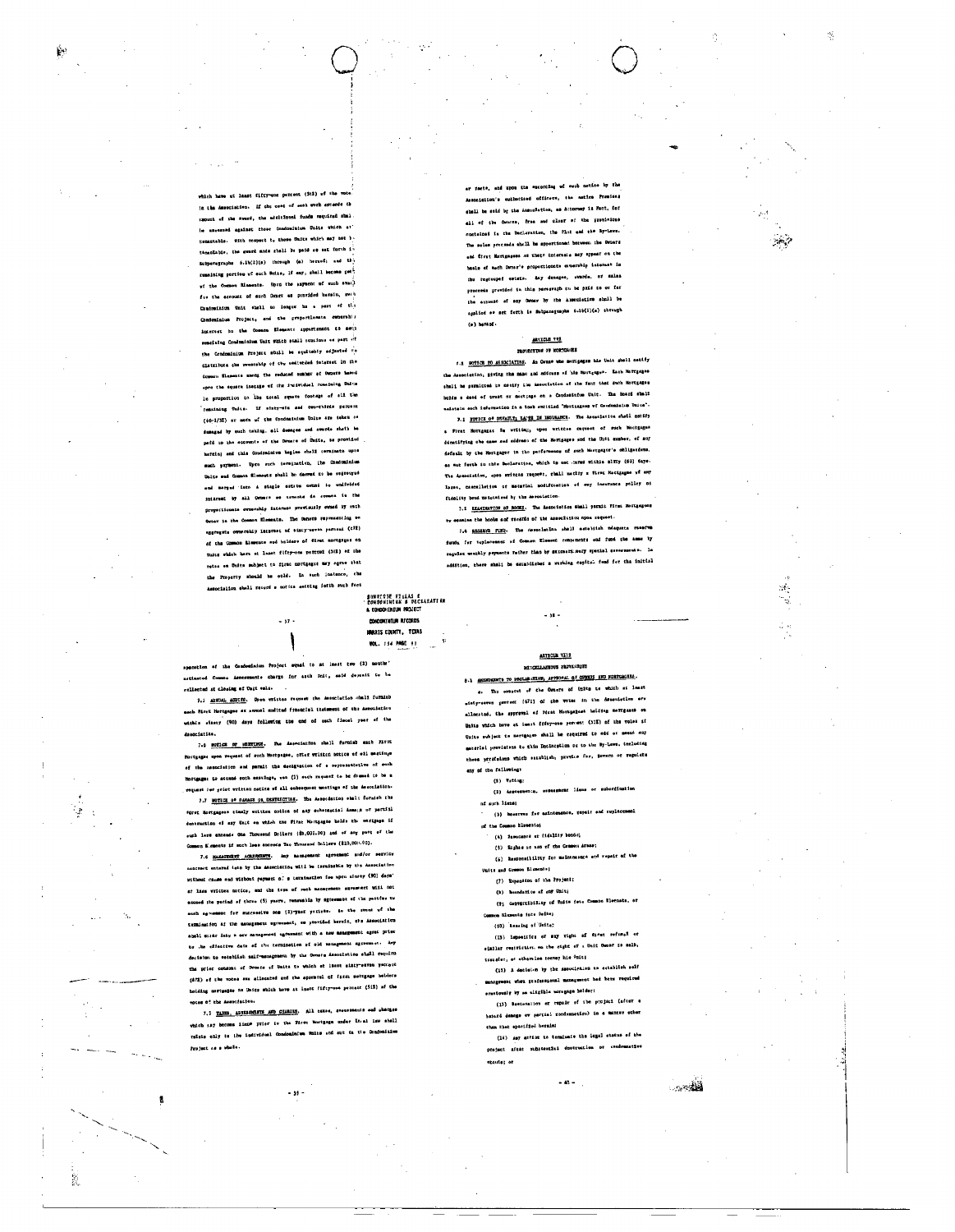(11) Any provintous which are for the express bracfil ai first mortzage holders, insurres, or guarantors af first mertgages.

b. The consont of Omners of Units to which at lesst correstes parcent (673) of the votes in the Amroclation Arm alteinted and the appresst of First Nortpagess holding mortpages or Units which have at least gimty-meyon prreent (673) of the votes of Unity eshiett to Hortgages, shall be required to:

(t) partition or subdivide any Unil. It addition to the approval of the Owner say mortgage holder, if may. mint he obtained;

(2) by ect or oniesirn, sorh to ebenion, partition. bubdivida, sacusber, or transfer the Common Elementa, other than the granting of assessate for public ucili as or other public uses; or

(3) use haserd lusurance proceeds for losser tu any condominium property for other than the rapsit, niplecement or reconscrection of such property, ascupt as provided by stotute in the ness of schatzsticl loca, enf a: previded in Paragraph 6.15(3).

c. The cousest of Owners of Units to which it least ess ires percent (1002) of the votas of the Assoc2al100 ers sliotated and the approval of Fivet Mortesgars holding mortauges on Unite which have at least sitty-seven percent (673) of the votes of Units subject le mortgages shall be required to sevainsts or absodon the condominium etatus uf the Project by act or omisolon, michet for a trapisation due te destruction ar condemnation.

d. Asy amendsont which would change the percentege ex .<br>Frestion of internat of the Unit Owners is the tommon Mismoste otll requite the consum of Ounces of sinty-sevan percent (67E) of lhe voles sliecated is the Association and the approval of Firer Mortgegous holding mortgeges on Unica which have at lesst fifty-one paramet (51%) of the cutes of Unite conject to mortgages, provided that the thange of percentage of fracitos of ownership must have the epproval if each Unil Owner affected by said smandmast.

n. Any Pirei Mortgages who receives a written reapost to orona additicas er amendannte to the Denirralion or By-Love, end 

A CONDITION POOJECT  $-41 -$ **NURSIS COUNTY, TEXAS** 

CONDON INTENT RECORDS

**VOL. 714 PASE P2** 

rvo, Taxae 17063, ontil such addrums is changed by a notice el .<br>Vestpark, Go eddonau change duly renocded in the Harrie Gouviy Condominium Resorde. 8.4 CONTLICT BETWEEN DECLARATION AND UZ-LAWS. Whenever the application

of the porvisions of this beclevasion gomfifet with the application of any provision wf the By-Laws adayted by the Axeociation, the provisiens of .<br>...tinucion of this Declaration shall itsveil.

8.7 INVALUATION OF PARTS. If esy of the provisions of this Declaration or any paragraph, sentence, clause, phrase ar worf or the application therarf in any circumermace be intelideted, such Envelidity shall ost effect the volidity we the remainder w? this Deplacation and the apgilantium of say provision, paregraph, sentence, clause, phrash of eard in any other matesco mhall act be affected thereby.

1.8 ONISSION. 2, the event of the outsetos from this Declaration of eny Mord, amatemen, clause, provisiou or ethywlation which aheal be decustery sor the accumpli-based of the intent and perposas bereof, or suy part bereof, thee unth control setter shall is cupplied by informace emain by raference to the Art.

Ý

描

3.1 IELAS CONSONINIVA ACT. The provisions of this Declaration shall be in edditive and supplemental to the Coefordnium Constabin Ant of the Oren of Taxas and to all other previsions of law.

6.10 CHOIE, Thal whenever mast herein, unless the retterl shall etherwise provide, the singular number shall lociude the plarel, the plure? the singulac, end the case of eny pendec shell tucluds sti genders.

IN NOTHERS MEMBERS, the Declarent has cased this instrum ent co ba nos deliveres this 20 day of David  $\equiv$   $\frac{1}{2}$ 

 $-45.$ 

. Chale Sã

not Selive: er yout to the requesting party a negalive crepense virhio thirty (30) deys, shall be demad to have approved such request. The desociation shall give timely written ustice io all First Nostgagese of thy proposed action which would require the Ecusati of a spenified parcastage of First Nortgagaes.

f. Unlass otherwish provided in this Persgresh 8.1 or eleewhere it this Sucierstice, any of the scovisions hareis way ha monded by the croptot of Owners of Unite to which at Irsot siaty-saves percent (87%) of the votes in the Amenciation are milecation, hut no senserent shall affect the rights given to the Declarged, herein, without thi ronsmut of the Declarant.

8.2 CONNECTION OF EXAMPLE. Designerit reduction, and shall have the continuing vight, until the end of the Construction Pactod, wilhout the coupaut of the other Owners or any Hortgegne to mored this Declaration ar the By-Laws for the purpose of resolving or clarifying any embiguities or conflicts higher, or correcting any inadvertrit missistements, irrors or univations herein, or to cospip with the requirements of Pedergl Home Loan Nortynia burperation, Federal Notional Mortgage Amenciation, Vaternat Admiedstrativn or Federal Housing Administration.

u.3 CARRAISIP OF COMMON PELSONAL PROFESSION, Prom tarmination of the tonstraction faciod, ar derived herain, Declareo: shatl oxecute end deliver a bill of sale 10 the Association transferring sil Stems of personal Scriptriy localef on the frantars, furnished by Deciarent, and totsuded for the comment use and enjoyment of the Condeniatum Unil Owners and occupants. He Owner shall have eny other interest and regal therety, and all such right and unterest shall sheplately terminate upon the Owner's herminaties of pessession at his Condominium Unit.

1.t GLAMER IN DOCUMENTS. Upon written request, the heloet of may mortgage coragleg any af the Condominics Unite aball be ontitted to written motification from the Associalist thirty (20) days yrist to the wifection date of may change in the Condeninium decuments.

8.5 H77101. All estitus, demands or ather enticas istended to be derved upon as Owner shall be sent by srdinery or centified mail, postage propeid, médicaped fo the come of such Owner is crre of the Unit wumber and Onilding address of such Osmer. All mytites, Osmands on other meticas intended to he oerval upon the loand of Ditenters of the Association er the desonlyiles, eball be sont by urdinary is cortified mail, pustage prepaid, to 10001

THE FIATE OF THESE 

127022 NE, the understgued, a lotery fundic is sed for Alate, on this car personally appeared Chello C. Aconomical to two to be the person whose mome is enhorribed to the foregoing ent ned echnowledged to me that the same was axecuted for the put and consideration theraiu arprenand, and is the capacity theroim stated GIVES DESEN HT HAND AND SEAL OF OFFICE INSO END CAD OF 187 01 April A.S., 1983.

ЭĠ

l.